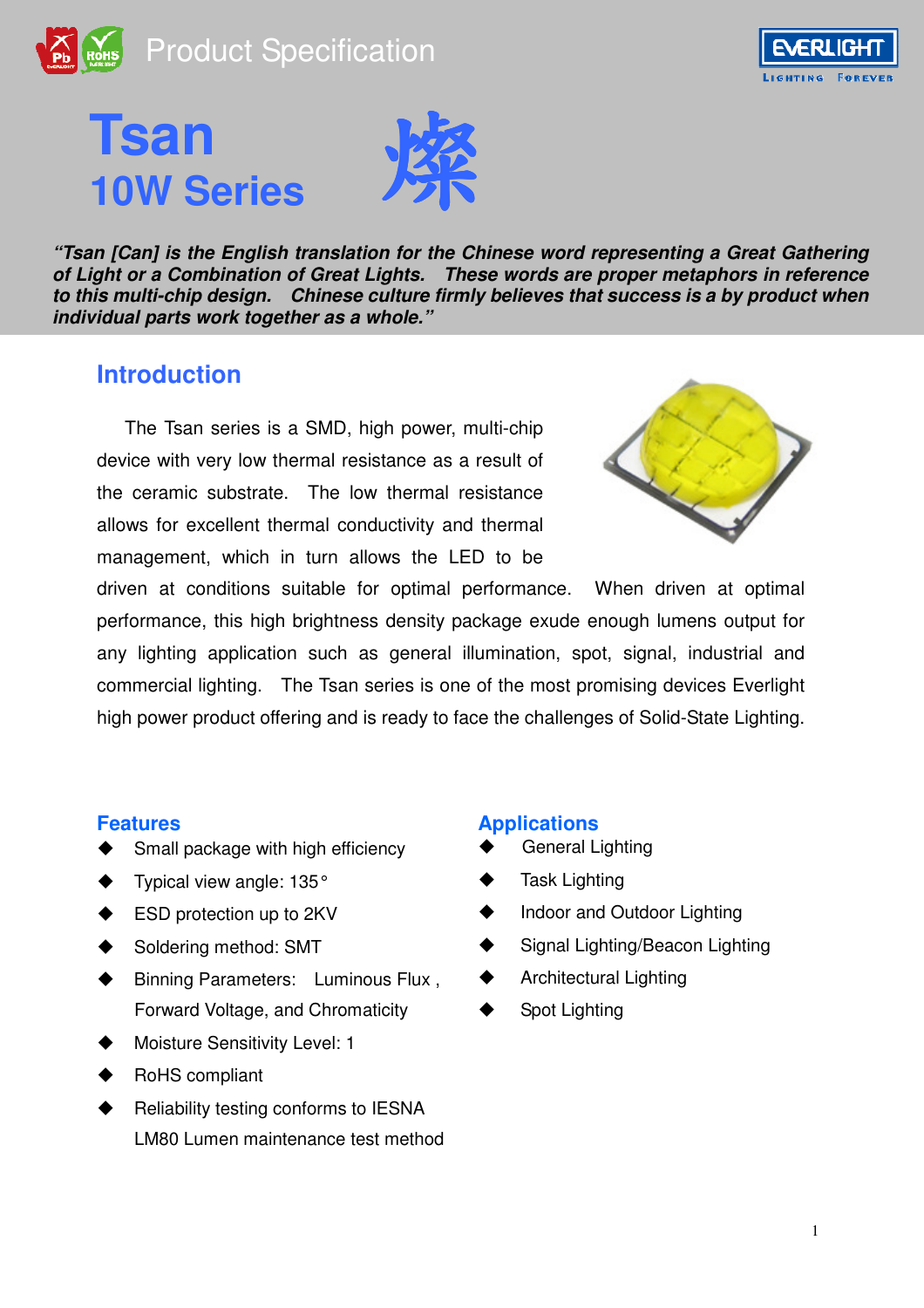# **Table of Contents**

| Typical Light Output Characteristic vs. Thermal Pad Temperature 18     |  |
|------------------------------------------------------------------------|--|
|                                                                        |  |
|                                                                        |  |
| Typical Wavelength & CCT Shift Characteristics vs. Forward Current  21 |  |
|                                                                        |  |
|                                                                        |  |
|                                                                        |  |
|                                                                        |  |
|                                                                        |  |
|                                                                        |  |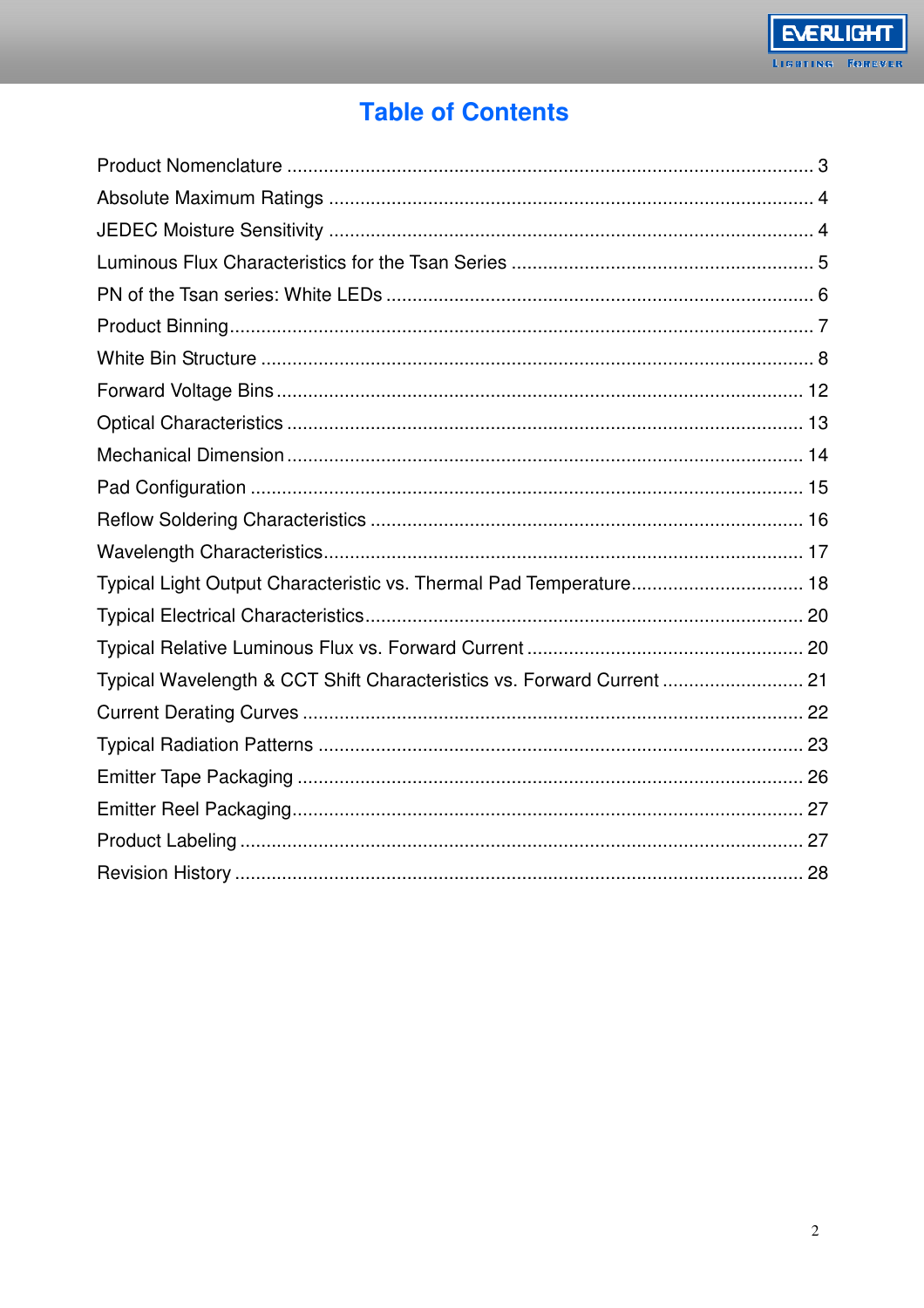

# **Product Nomenclature**

The product name is designated as below:

# **ELYI– ABCDE – FGHIJ – V1234**

Designation:

- AB = min. luminous flux (lm) or radiation power (mW) performance
- $C =$  radiation pattern  $_{111}$

 $D = color_{[2]}$ 

- $E = power consumption$  [3]
- $F =$  reserved for future product offerings
- $G =$  internal code
- $H =$  packaging type  $H_{[4]}$
- $IJ = internal code$
- $V =$  forward voltage bin

 $1234 =$  color bin or CCT bin

#### **Notes**

1. Table of radiation patterns

|   | scription  |
|---|------------|
|   | Lambertian |
| - | Hence      |

2. Table of color offerings:

| Symbol | Color         | Dominant wavelength range |
|--------|---------------|---------------------------|
|        | Cool-White    | 4745~7050K                |
| N      | Neutral-White | 3710~4745K                |
| M      | Warm-White    | 2580~3710K                |

#### 3. Table of power consumptions:

**Symbol Description**  5 5W

#### 4. Table of packaging types:

| mbo    | <b>Description</b> |
|--------|--------------------|
| D      | Tape               |
| ם<br>D | ube                |
|        | <i>i</i> rav       |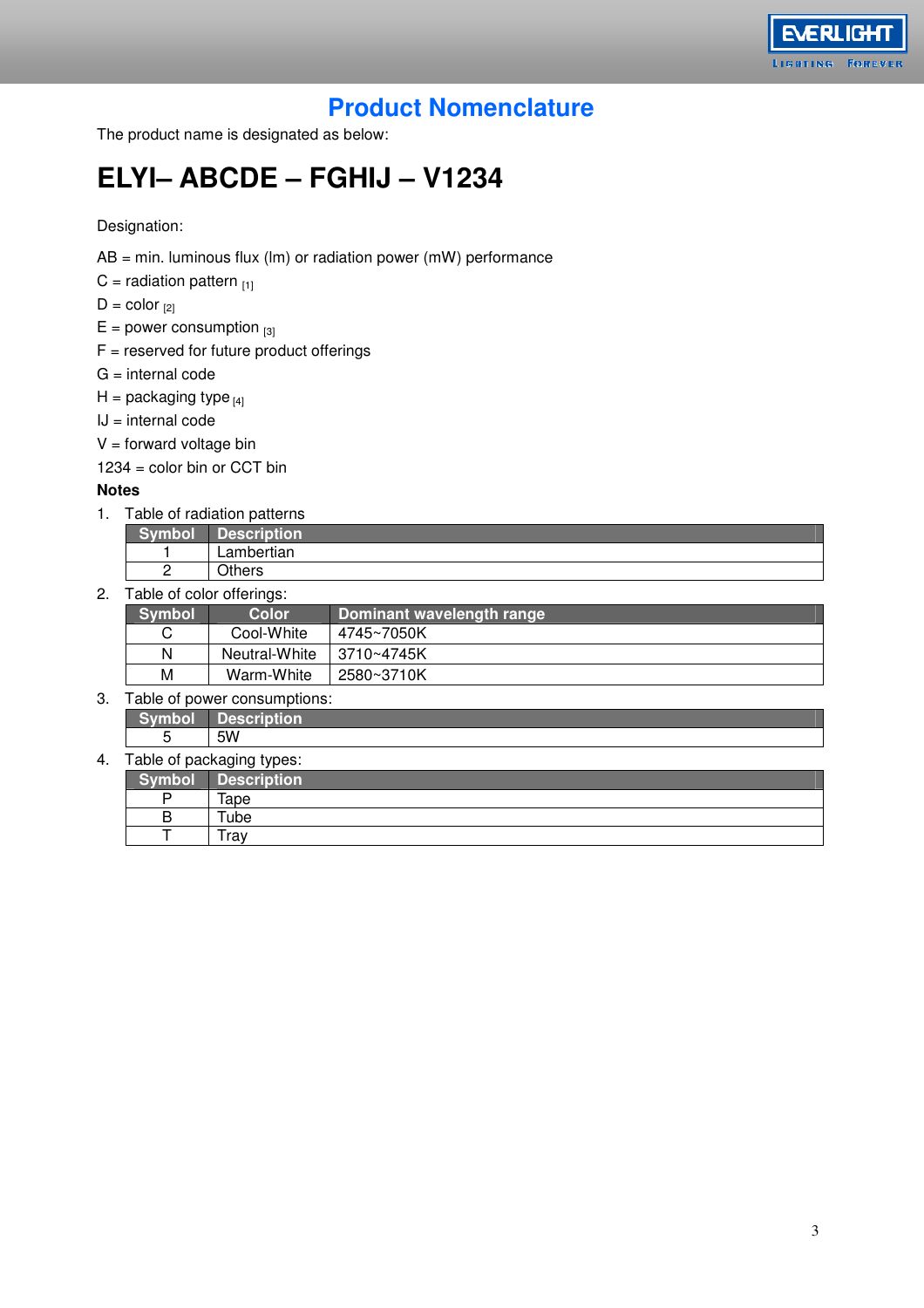| <b>Parameter</b>             | <b>Symbol</b>                | <b>Ratings</b>          | <b>Unit</b> |
|------------------------------|------------------------------|-------------------------|-------------|
| Max. DC Forward Current (mA) | ΙF                           | 1200 $_{[1]}$           | mA          |
| Max. Peak Pulse Current (mA) | <b>I</b> Pulse               | 2000                    | mA          |
| Max. ESD Resistance          | $V_B$                        | 2000                    | ν           |
| Reverse Voltage              | Vr                           | Note 2                  | ٧           |
| <b>Thermal Resistance</b>    | $R_{th}$                     | 3                       | °C/W        |
| Max. Junction Temperature    | Τj                           | $125_{[3]}$             | °C          |
| <b>Operating Temperature</b> | ${\mathsf T}_{\mathsf{opr}}$ | $-40 \sim +90_{[4][5]}$ | °C          |
| Storage Temperature          | ${\mathsf T}_{\text{stg}}$   | $-40 \sim +100$         | °C          |
| Max. Soldering Temperature   | $T_{sol}$                    | 260                     | °C          |
| Max. Allowable Reflow Cycles | n/a                          | 3                       | cycles      |

# **Absolute Maximum Ratings**

#### **Notes:**

- 
- 1. Maximum forward current for 10W is 1200mA ( $T_{Thermal Pad} = 25^\circ\text{C}$ ).<br>2. The Tsan series LEDs are not designed for reverse bias operation
- 2. The Tsan series LEDs are not designed for reverse bias operation.<br>3. Maximum junction temperature is 125℃ for Cool-White, Neutral-WI
- 3. Maximum junction temperature is 125℃ for Cool-White, Neutral-White, and Warm-White LEDs.<br>4. Maximum Operating Temperature (Thermal Pad) is 90℃ for Cool-White, Neutral-White, and Wa 4. Maximum Operating Temperature (Thermal Pad) is 90 °C for Cool-White, Neutral-White, and Warm-White LEDs.<br>5. Avoid operating Tsan LEDs at maximum operating temperature exceeding 1 hour.
- Avoid operating Tsan LEDs at maximum operating temperature exceeding 1 hour.

# **JEDEC Moisture Sensitivity**

| <b>Level</b> |                        | <b>Floor Life</b> | <b>Soak Requirements</b><br><b>Standard</b> |                   |  |
|--------------|------------------------|-------------------|---------------------------------------------|-------------------|--|
|              | <b>Time</b><br>(hours) | <b>Conditions</b> | <b>Time</b><br>(hours)                      | <b>Conditions</b> |  |
|              | unlimited              | ≦30℃ / 85% RH     | $168 (+5/-0)$                               | 85℃ / 85% RH      |  |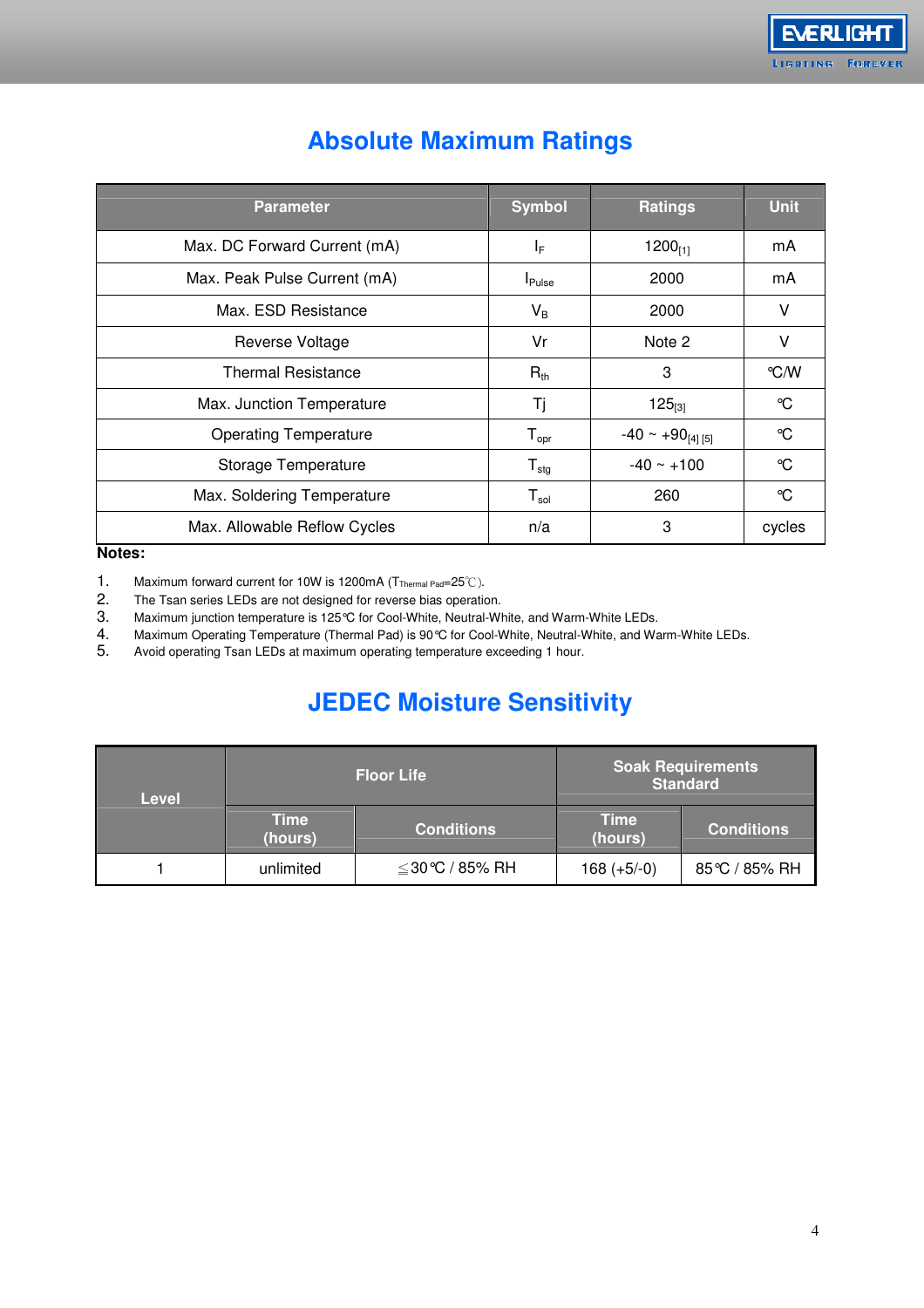| <b>Luminous Flux Characteristics for the Tsan series</b> |  |  |  |  |  |
|----------------------------------------------------------|--|--|--|--|--|
|----------------------------------------------------------|--|--|--|--|--|

|              |                    | <b>10W</b>                             |                              |  |  |
|--------------|--------------------|----------------------------------------|------------------------------|--|--|
| <b>Color</b> | <b>Part Number</b> | <b>Minimum Luminous</b><br>Flux(lm)[1] | <b>Drive Current</b><br>(mA) |  |  |
| Cool         | ELTS-P62C6         | 800                                    | 1050                         |  |  |
| <b>White</b> | ELTS-P72C6         | 850                                    | 1050                         |  |  |
| 6500         | *ELTS-P82C6        | 900                                    | 1050                         |  |  |
| Cool         | <b>ELTS-P62C6</b>  | 800                                    | 1050                         |  |  |
| White        | ELTS-P72C6         | 850                                    | 1050                         |  |  |
| 5700         | *ELTS-P82C6        | 900                                    | 1050                         |  |  |
| <b>Warm</b>  | ELTS-N92M6         | 650                                    | 1050                         |  |  |
| White        | ELTS-P12M6         | 675                                    | 1050                         |  |  |
| 3000         | *ELTS-P22M6        | 700                                    | 1050                         |  |  |

**Note:** 

1. Luminous flux measurement tolerance: ±10%. 2. The data of luminous flux measured at thermal pad=25℃

3. Typical luminous flux or light output performance is operated within the condition guided by this datasheet.

4. Please contact sales for timing, availability and P/N's marked with an asterisk " \* ".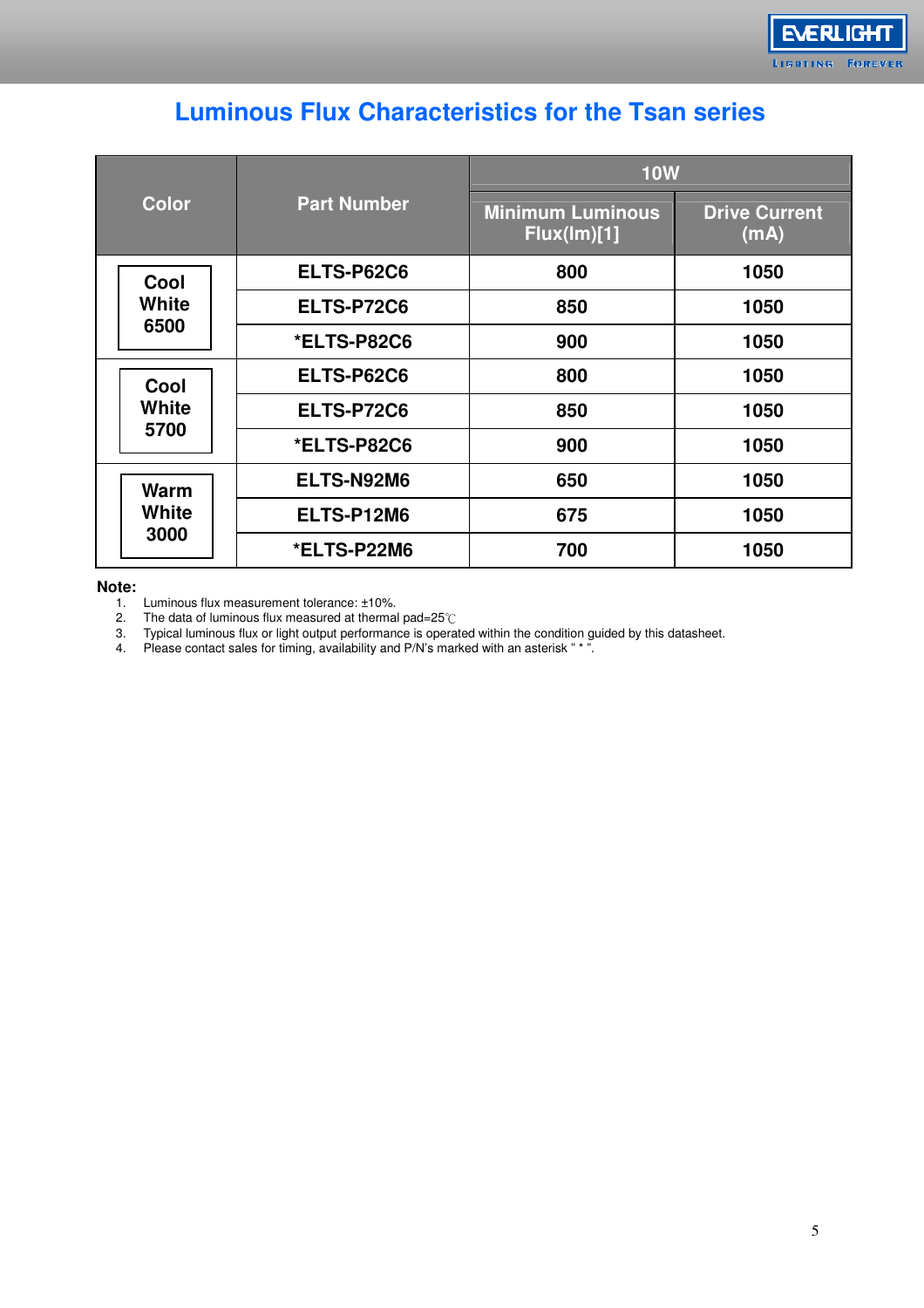

### **PN of the Tsan series: White LEDs**

The table below lists part numbers for the Everlight Tsan series 10W White LED. All parts listed match ANSI binning standards. Bin offerings of 6500K, 5700K and 3000K are listed and currently available. CRI is also listed with variations from typical 70 to 80. These clearly listed binning options allow for proper design and implementation into lighting applications.

The Order Codes below are currently available White Tsan LEDs.

For Example: If you order product using P/N **ELTS-P62C6-0LPGS-T5700,** you will be specifying:

|  | <b>Color</b><br>Variant | <b>CRI</b> | <b>CCT</b>                                         | <b>Forward Voltage</b>                                   | <b>Minimum</b><br><b>Luminous Flux</b><br>(lm) |
|--|-------------------------|------------|----------------------------------------------------|----------------------------------------------------------|------------------------------------------------|
|  | Cool<br>White           | 75         | $57K-1 \sim 57K-2$<br>$\sim$<br>$57K-3 \sim 57K-4$ | $9.0 \times 10.0$ (R2)<br>10.0~11.0(R3)<br>11.0~12.0(R4) | 800                                            |

#### White, Tsan series LEDs at 1050mA are listed below

|  | <b>Color</b>  | <b>Order Code of ELTS</b> | <b>Minimum</b><br><b>Luminous</b><br>Flux (Im) | CCT(K)                   | <b>Forward</b><br><b>Voltage</b><br>(V) | <b>CRI</b><br>(Typical) |
|--|---------------|---------------------------|------------------------------------------------|--------------------------|-----------------------------------------|-------------------------|
|  | Cool          | ELTS-P62C6-0LPGS-T6500    | 800                                            | $6500 - 1 - 6500 - 4$    | $9 \sim 12$                             | 75                      |
|  | White<br>6500 | ELTS-P72C6-0LPGS-T6500    | 850                                            | $6500 - 1 - 6500 - 4$    | $9 \sim 12$                             | 75                      |
|  |               | *ELTS-P82C6-0LPGS-T6500   | 900                                            | $6500 - 1 - 6500 - 4$    | $9 \sim 12$                             | 75                      |
|  | Cool          | ELTS-P62C6-0LPGS-T5700    | 800                                            | $5700 - 1 \sim 5700 - 4$ | $9 \sim 12$                             | 75                      |
|  | White<br>5700 | ELTS-P72C6-0LPGS-T5700    | 850                                            | $5700 - 1 - 5700 - 4$    | $9 \sim 12$                             | 75                      |
|  |               | *ELTS-P82C6-0LPGS-T5700   | 900                                            | $5700 - 1 \sim 5700 - 4$ | $9 \sim 12$                             | 75                      |
|  | <b>Warm</b>   | ELTS-N92M6-0LPGS-T3000    | 650                                            | $3000 - 1 \sim 3000 - 4$ | $9 \sim 12$                             | 80                      |
|  | White         | ELTS-P12M6-0LPGS-T3000    | 675                                            | $3000 - 1 \sim 3000 - 4$ | $9 \sim 12$                             | 80                      |
|  | 3000          | *ELTS-P22M6-0LPGS-T3000   | 700                                            | $3000 - 1 \sim 3000 - 4$ | $9 \sim 12$                             | 80                      |

#### **Notes:**

1. CRI measurement tolerance: ±5.

2. Please contact sales for timing and availability of P/N's marked with an asterisk "\*".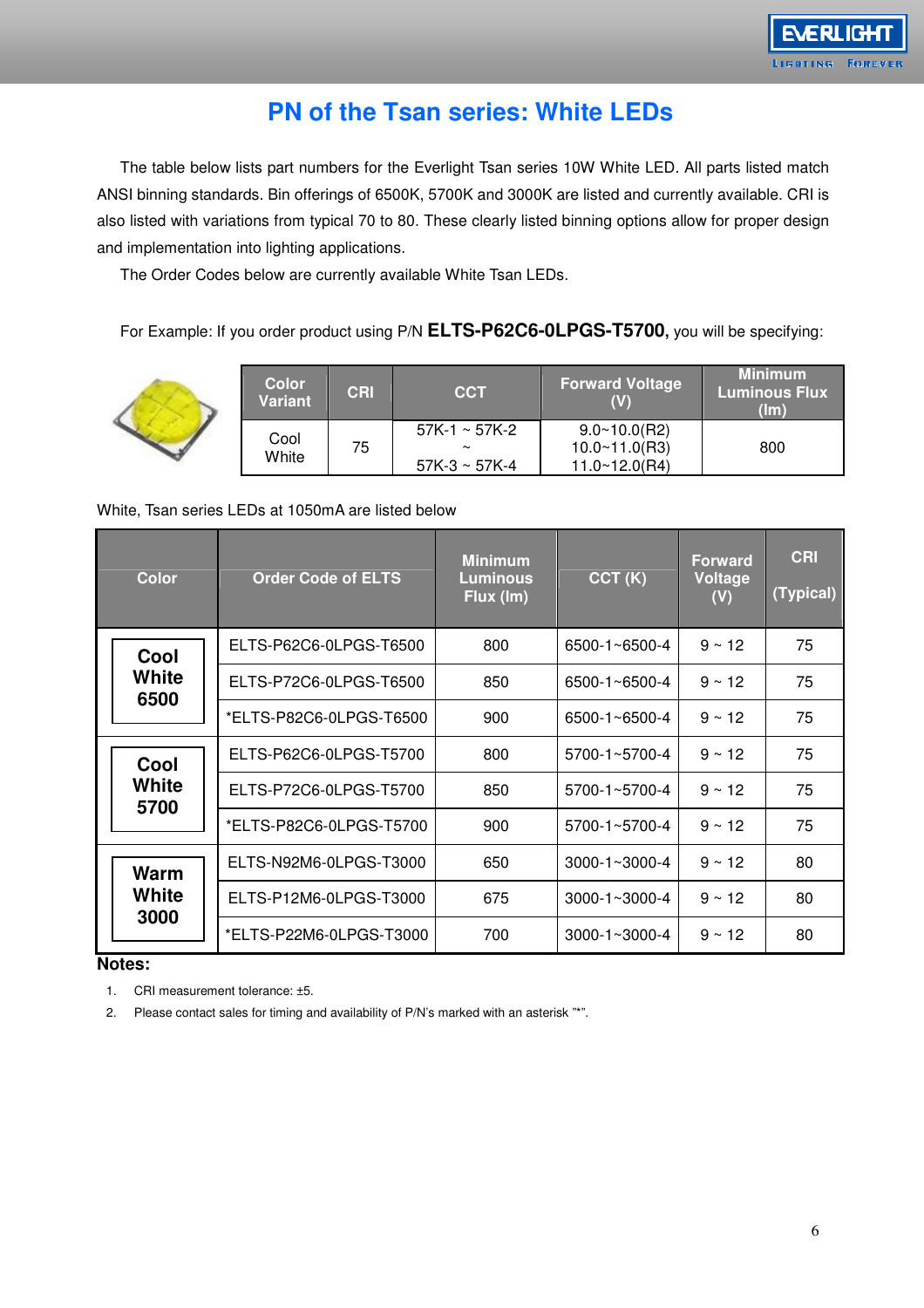**EVERLIGHT** 

FOREVER

# **Product Binning**

### **Luminous Flux Bins**

| Group | <b>Bin</b>              | <b>Minimum</b><br><b>Photometric</b><br>Flux (Im) | <b>Maximum</b><br><b>Photometric</b><br>Flux (Im) |
|-------|-------------------------|---------------------------------------------------|---------------------------------------------------|
|       | 1                       | 4                                                 | 5                                                 |
|       | $\overline{2}$          | 5                                                 | 6                                                 |
|       | 3                       | 6                                                 | 8                                                 |
|       | $\overline{4}$          | 8                                                 | 10                                                |
| E     | 5                       | 10                                                | 13                                                |
|       | 6                       | 13                                                | 17                                                |
|       | 7                       | 17                                                | 20                                                |
|       | 8                       | 20                                                | 23                                                |
|       | 9                       | 23                                                | 27                                                |
|       | $\overline{\mathbf{1}}$ | 27                                                | 33                                                |
|       | $\overline{c}$          | 33                                                | 39                                                |
|       | 3                       | 39                                                | 45                                                |
|       | 4                       | 45                                                | 52                                                |
| F     | 5                       | 52                                                | 60                                                |
|       | 6                       | 60                                                | 70                                                |
|       | $\overline{7}$          | 70                                                | 80                                                |
|       | 8                       | 80                                                | 90                                                |
|       | 9                       | 90                                                | 100                                               |
|       | $\overline{\mathbf{1}}$ | 100                                               | 110                                               |
|       | $\overline{\mathbf{c}}$ | 110                                               | 120                                               |
|       | 3                       | 120                                               | 130                                               |
|       | $\overline{\mathbf{4}}$ | 130                                               | 140                                               |
| J     | 5                       | 140                                               | 150                                               |
|       | 6                       | 150                                               | 160                                               |
|       | $\overline{7}$          | 160                                               | 180                                               |
|       | 8                       | 180                                               | 200                                               |
|       | 9                       | 200                                               | 225                                               |

| <b>Group</b> | <b>Bin</b>              | <b>Minimum</b><br><b>Photometric</b><br>Flux (Im) | <b>Maximum</b><br><b>Photometric</b><br>Flux (Im) |  | <b>Group</b> | <b>Bin</b>              | <b>Minimum</b><br><b>Photometric</b><br>Flux (Im) | <b>Maximum</b><br><b>Photometric</b><br>Flux (Im) |
|--------------|-------------------------|---------------------------------------------------|---------------------------------------------------|--|--------------|-------------------------|---------------------------------------------------|---------------------------------------------------|
|              | $\mathbf{1}$            | 4                                                 | 5                                                 |  |              | 1                       | 225                                               | 250                                               |
|              | $\overline{2}$          | 5                                                 | 6                                                 |  |              | $\overline{c}$          | 250                                               | 275                                               |
|              | 3                       | 6                                                 | 8                                                 |  |              | 3                       | 275                                               | 300                                               |
|              | $\overline{\mathbf{4}}$ | 8                                                 | 10                                                |  |              | $\overline{\mathbf{4}}$ | 300                                               | 325                                               |
| E            | 5                       | 10                                                | 13                                                |  | K            | 5                       | 325                                               | 350                                               |
|              | 6                       | 13                                                | 17                                                |  | 6            | 350                     | 375                                               |                                                   |
|              | $\overline{7}$          | 17                                                | 20                                                |  |              | $\overline{7}$          | 375                                               | 400                                               |
|              | 8                       | 20                                                | 23                                                |  |              | 8                       | 400                                               | 425                                               |
|              | 9                       | 23                                                | 27                                                |  |              | 9                       | 425                                               | 450                                               |
|              | $\mathbf{1}$            | 27                                                | 33                                                |  |              | $\mathbf{1}$            | 450                                               | 475                                               |
|              | $\overline{c}$          | 33                                                | 39                                                |  |              | $\overline{c}$          | 475                                               | 500                                               |
|              | $\overline{3}$          | 39                                                | 45                                                |  |              | 3                       | 500                                               | 525                                               |
|              | $\overline{\mathbf{4}}$ | 45                                                | 52                                                |  |              | $\overline{\mathbf{4}}$ | 525                                               | 550                                               |
| F            | 5                       | 52                                                | 60                                                |  | N            | $\overline{5}$          | 550                                               | 575                                               |
|              | 6                       | 60                                                | 70                                                |  |              | 6                       | 575                                               | 600                                               |
|              | $\overline{7}$          | 70                                                | 80                                                |  |              | $\overline{7}$          | 600                                               | 625                                               |
|              | 8                       | 80                                                | 90                                                |  | 8            | 625                     | 650                                               |                                                   |
|              | 9                       | 90                                                | 100                                               |  |              | $\overline{9}$          | 650                                               | 675                                               |
|              | $\mathbf{1}$            | 100                                               | 110                                               |  |              | $\overline{\mathbf{1}}$ | 675                                               | 700                                               |
|              | $\overline{c}$          | 110                                               | 120                                               |  |              | $\overline{2}$          | 700                                               | 725                                               |
|              | 3                       | 120                                               | 130                                               |  |              | 3                       | 725                                               | 750                                               |
|              | $\overline{\mathbf{4}}$ | 130                                               | 140                                               |  |              | $\overline{\mathbf{4}}$ | 750                                               | 775                                               |
| J            | 5                       | 140                                               | 150                                               |  | P            | 5                       | 775                                               | 800                                               |
|              | 6                       | 150                                               | 160                                               |  |              | $6\phantom{1}$          | 800                                               | 850                                               |
|              | $\overline{7}$          | 160                                               | 180                                               |  |              | $\overline{7}$          | 850                                               | 900                                               |
|              | 8                       | 180                                               | 200                                               |  |              | 8                       | 900                                               | 950                                               |
|              | 9                       | 200                                               | 225                                               |  |              | 9                       | 950                                               | 1000                                              |
|              |                         |                                                   |                                                   |  |              | $\mathbf{1}$            | 1000                                              | 1100                                              |
|              |                         |                                                   |                                                   |  |              | $\overline{c}$          | 1100                                              | 1200                                              |
|              |                         |                                                   |                                                   |  |              | 3                       | 1200                                              | 1300                                              |
|              |                         |                                                   |                                                   |  | S            | $\overline{\mathbf{4}}$ | 1300                                              | 1400                                              |
|              |                         |                                                   |                                                   |  |              | 5                       | 1400                                              | 1600                                              |
|              |                         |                                                   |                                                   |  |              | 6                       | 1600                                              | 1800                                              |
|              |                         |                                                   |                                                   |  |              | $\overline{7}$          | 1800                                              | 2000                                              |

**Note:** Currently available brightness bins for White LEDs are highlighted and bolded.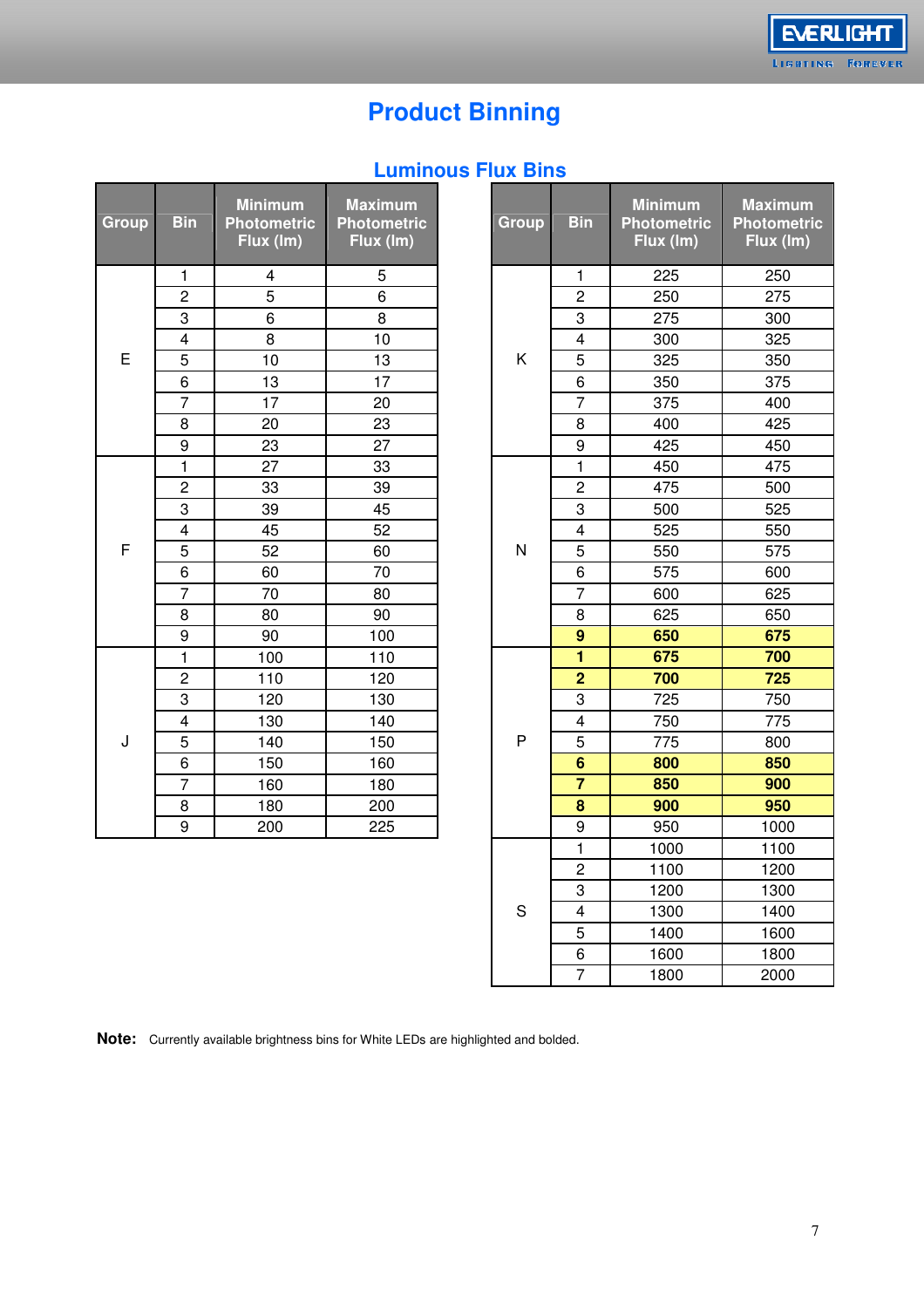



#### **White Bin Structure**

#### **Notes:**

- 
- 1. The CCT range of Cool-White varies from 4745K to 7050K.<br>2. The CCT range of Neutral-White varies from 3710K to 4745<br>3. The CCT range of Warm-White varies from 2580K to 3710K The CCT range of Neutral-White varies from 3710K to 4745K.
- 3. The CCT range of Warm-White varies from 2580K to 3710K
- 4. Color coordinates measurement allowance : ±0.01 4. Color coordinates measurement allow<br>5. Color bins are defined at  $I_{F=1}$ 050 mA
- 



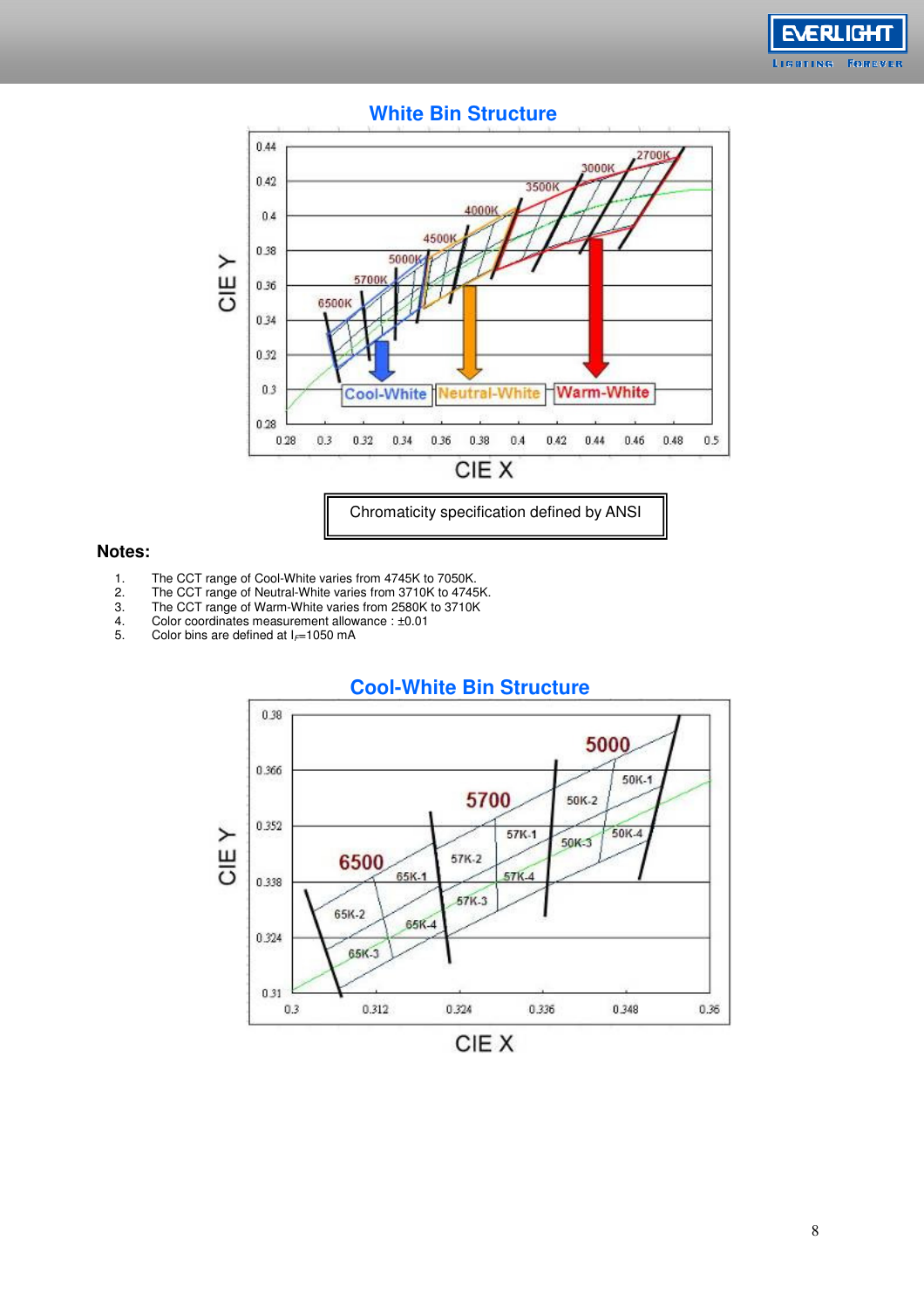#### **5000K**

| <b>Bin</b>                  | <b>CIEX</b> | <b>CIE Y</b> |  | <b>Bin</b>                  | <b>CIE X</b> | C  |  |
|-----------------------------|-------------|--------------|--|-----------------------------|--------------|----|--|
| $50K-1$                     | 0.346       | 0.369        |  |                             | 0.338        | 0. |  |
|                             | 0.345       | 0.356        |  | 50K-2                       | 0.337        | 0. |  |
|                             | 0.353       | 0.362        |  |                             | 0.345        | 0. |  |
|                             | 0.355       | 0.376        |  |                             | 0.346        | 0. |  |
| Reference Range: 4745~5000K |             |              |  | Reference Range: 5000~5310K |              |    |  |
|                             |             |              |  |                             |              |    |  |

| <b>Bin</b>                  | CIE X | <b>CIE Y</b> |  | <b>Bin</b> | <b>CIE X</b>                | C        |
|-----------------------------|-------|--------------|--|------------|-----------------------------|----------|
| $50K-4$                     | 0.345 | 0.356        |  |            | 0.337                       | 0.       |
|                             | 0.344 | 0.343        |  | $50K-3$    | 0.337                       | 0.       |
|                             | 0.352 | 0.349        |  |            | 0.344                       | 0.       |
|                             | 0.353 | 0.362        |  |            | 0.345                       | $\Omega$ |
| Reference Range: 4745~5000K |       |              |  |            | Reference Range: 5000~5310K |          |

| <b>Bin</b>                                                 | <b>CIE X</b> | <b>CIE Y</b> |         | <b>Bin</b> | <b>CIE X</b>                | <b>CIE Y</b> |
|------------------------------------------------------------|--------------|--------------|---------|------------|-----------------------------|--------------|
|                                                            | 0.346        | 0.369        |         |            | 0.338                       | 0.362        |
| 0.356<br>0.345<br>0K-1<br>0.353<br>0.362<br>0.355<br>0.376 |              |              | $50K-2$ | 0.337      | 0.349                       |              |
|                                                            |              |              |         |            | 0.345                       | 0.356        |
|                                                            |              |              |         |            | 0.346                       | 0.369        |
| Reference Range: 4745~5000K                                |              |              |         |            | Reference Range: 5000~5310K |              |
|                                                            |              |              |         |            |                             |              |

**EVERLIGHT** LIGHTING FOREVER

| <b>Bin</b>                  | <b>CIE X</b>   | <b>CIE Y</b> |  | <b>Bin</b> | <b>CIE X</b>                | <b>CIE Y</b> |
|-----------------------------|----------------|--------------|--|------------|-----------------------------|--------------|
|                             | 0.345          | 0.356        |  |            | 0.337                       | 0.349        |
| 0K-4                        | 0.344<br>0.343 |              |  | $50K-3$    | 0.337                       | 0.337        |
|                             | 0.352          | 0.349        |  |            | 0.344                       | 0.343        |
|                             | 0.353          | 0.362        |  |            | 0.345                       | 0.356        |
| Reference Range: 4745~5000K |                |              |  |            | Reference Range: 5000~5310K |              |

#### **5700K**

| <b>Bin</b>                  | <b>CIEX</b> | <b>CIEY</b> | <b>Bin</b> | <b>CIE X</b>                | C  |
|-----------------------------|-------------|-------------|------------|-----------------------------|----|
| $57K-1$                     | 0.329       | 0.354       |            | 0.321                       |    |
|                             | 0.329       | 0.342       | 57K-2      | 0.321                       | 0. |
|                             | 0.337       | 0.349       |            | 0.329                       |    |
|                             | 0.338       | 0.362       |            | 0.329                       |    |
| Reference Range: 5310~5700K |             |             |            | Reference Range: 5700~6020K |    |

| <b>Bin</b>                  | CIE X | <b>CIEY</b> |  | <b>Bin</b>                  | <b>CIE X</b> | <b>CIE Y</b> |
|-----------------------------|-------|-------------|--|-----------------------------|--------------|--------------|
| 57K-1                       | 0.329 | 0.354       |  |                             | 0.321        | 0.346        |
|                             | 0.329 | 0.342       |  | 57K-2                       | 0.321        | 0.335        |
|                             | 0.337 | 0.349       |  |                             | 0.329        | 0.342        |
|                             | 0.338 | 0.362       |  |                             | 0.329        | 0.354        |
| Reference Range: 5310~5700K |       |             |  | Reference Range: 5700~6020K |              |              |

| <b>Bin</b> | <b>CIEX</b>                 | <b>CIEY</b> | <b>Bin</b> | <b>CIE X</b>                | $\mathbf C$ |
|------------|-----------------------------|-------------|------------|-----------------------------|-------------|
| 57K-4      | 0.329                       | 0.342       |            | 0.321                       |             |
|            | 0.329                       | 0.331       | 57K-3      | 0.322                       |             |
|            | 0.337                       | 0.337       |            | 0.329                       |             |
|            | 0.337                       | 0.349       |            | 0.329                       | 0.          |
|            | Reference Range: 5310~5700K |             |            | Reference Range: 5700~6020K |             |

| <b>Bin</b>                                | CIE X | <b>CIEY</b> |  | <b>Bin</b> | <b>CIE X</b>                | <b>CIE Y</b> |
|-------------------------------------------|-------|-------------|--|------------|-----------------------------|--------------|
| 0.329<br>0.329<br>57K-4<br>0.337<br>0.337 |       | 0.342       |  |            | 0.321                       | 0.335        |
|                                           |       | 0.331       |  | 57K-3      | 0.322                       | 0.324        |
|                                           |       | 0.337       |  |            | 0.329                       | 0.331        |
|                                           |       | 0.349       |  |            | 0.329                       | 0.342        |
| Reference Range: 5310~5700K               |       |             |  |            | Reference Range: 5700~6020K |              |

#### **6500K**

| <b>Bin</b> | <b>CIE X</b>                | <b>CIE Y</b>                |  | <b>Bin</b> | <b>CIE X</b> | C        |
|------------|-----------------------------|-----------------------------|--|------------|--------------|----------|
| $65K-1$    | 0.312                       | 0.339                       |  |            | 0.303        | $\Omega$ |
|            | 0.313                       | 0.329                       |  | 65K-2      | 0.305        | 0.       |
|            | 0.321                       | 0.337                       |  |            | 0.313        | $\Omega$ |
|            | 0.321                       | 0.348                       |  |            | 0.312        |          |
|            | Reference Range: 6020~6500K | Reference Range: 6500~7050K |  |            |              |          |
|            |                             |                             |  |            |              |          |

| <b>Bin</b>                  | <b>CIEX</b> | <b>CIE Y</b> |  | <b>Bin</b>                  | <b>CIE X</b> | C        |
|-----------------------------|-------------|--------------|--|-----------------------------|--------------|----------|
| 65K-4                       | 0.313       | 0.329        |  |                             | 0.305        | 0.       |
|                             | 0.314       | 0.319        |  | 65K-3                       | 0.307        | $\Omega$ |
|                             | 0.322       | 0.326        |  |                             | 0.314        |          |
|                             | 0.321       | 0.337        |  |                             | 0.313        |          |
| Reference Range: 6020~6500K |             |              |  | Reference Range: 6500~7050K |              |          |
|                             |             |              |  |                             |              |          |

| <b>Bin</b>                  | <b>CIE X</b> | <b>CIE Y</b> |  | <b>Bin</b>                  | <b>CIE X</b> | <b>CIE Y</b> |
|-----------------------------|--------------|--------------|--|-----------------------------|--------------|--------------|
|                             | 0.312        | 0.339        |  |                             | 0.303        | 0.330        |
| 65K-1                       | 0.313        | 0.329        |  | 65K-2                       | 0.305        | 0.321        |
|                             | 0.321        | 0.337        |  |                             | 0.313        | 0.329        |
|                             | 0.321        | 0.348        |  |                             | 0.312        | 0.339        |
| Reference Range: 6020~6500K |              |              |  | Reference Range: 6500~7050K |              |              |

| <b>Bin</b>                  | CIE X | <b>CIE Y</b> |  | <b>Bin</b> | <b>CIE X</b>                | <b>CIE Y</b> |
|-----------------------------|-------|--------------|--|------------|-----------------------------|--------------|
|                             | 0.313 | 0.329        |  |            | 0.305                       | 0.321        |
| 65K-4                       | 0.314 | 0.319        |  | 65K-3      | 0.307                       | 0.311        |
|                             | 0.322 | 0.326        |  |            | 0.314                       | 0.319        |
|                             | 0.321 | 0.337        |  |            | 0.313                       | 0.329        |
| Reference Range: 6020~6500K |       |              |  |            | Reference Range: 6500~7050K |              |
|                             |       |              |  |            |                             |              |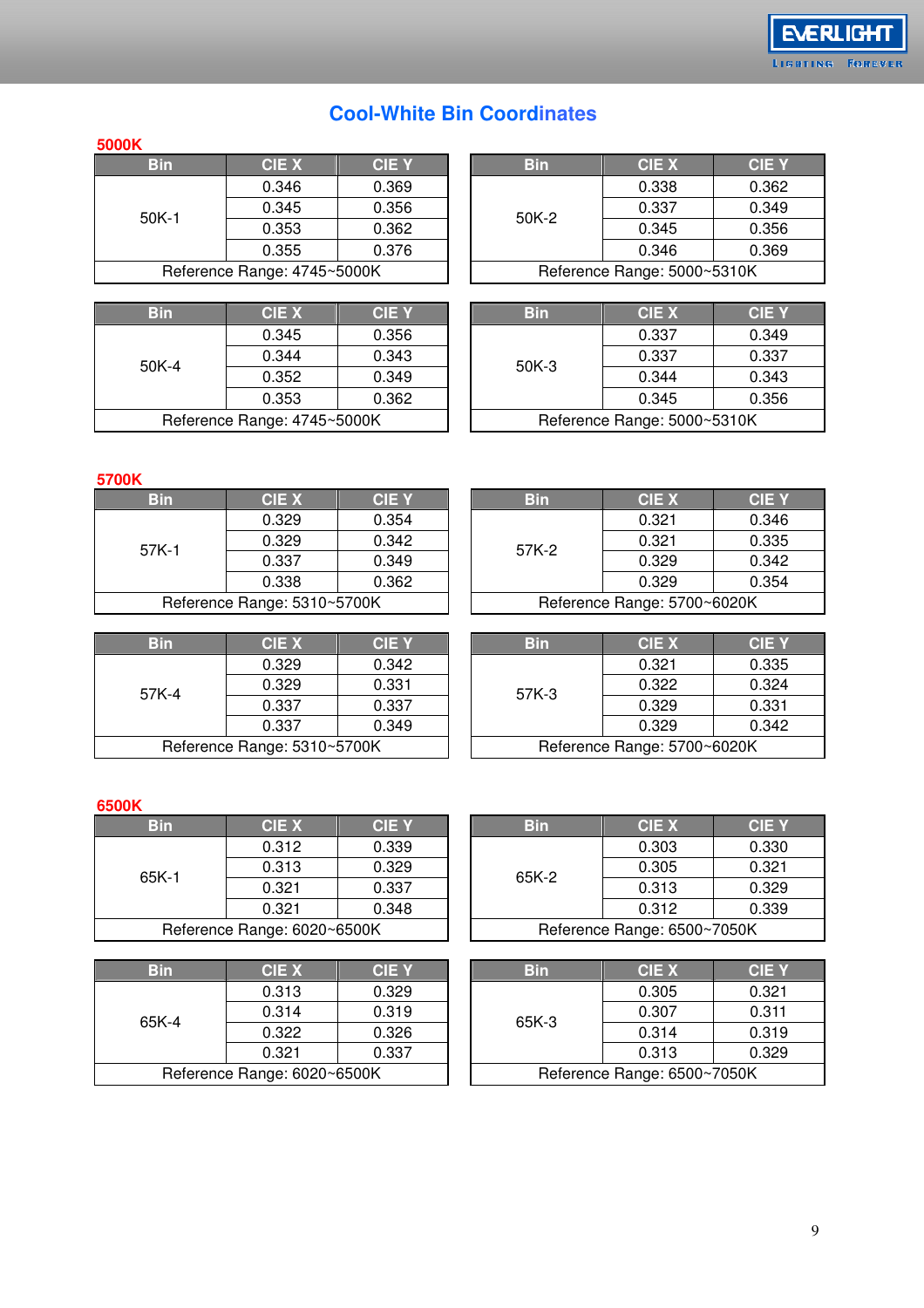



#### **Neutral-White Bin Structure**

### **Neutral-White Bin Coordinates**

| 4000K      |                             |             |            |                             |            |
|------------|-----------------------------|-------------|------------|-----------------------------|------------|
| <b>Bin</b> | <b>CIE X</b>                | <b>CIEY</b> | <b>Bin</b> | <b>CIE X</b>                | C          |
|            | 0.387                       | 0.396       |            | 0.374                       | 0.         |
| $40K-1$    | 0.383                       | 0.380       | 40K-2      | 0.370                       | 0.         |
|            | 0.395                       | 0.388       |            | 0.383                       | $\Omega$ . |
|            | 0.401                       | 0.404       |            | 0.387                       | $\Omega$   |
|            | Reference Range: 3710~4000K |             |            | Reference Range: 4000~4260K |            |
|            |                             |             |            |                             |            |

| <b>Bin</b>              | <b>CIE X</b>                | <b>CIEY</b> |       | <b>Bin</b> | <b>CIE X</b>                | <b>CIE Y</b> |
|-------------------------|-----------------------------|-------------|-------|------------|-----------------------------|--------------|
|                         | 0.387                       | 0.396       |       |            | 0.374                       | 0.387        |
| 0.380<br>0.383<br>40K-1 | 40K-2                       |             | 0.370 | 0.373      |                             |              |
|                         | 0.395<br>0.388              |             |       |            | 0.383                       | 0.380        |
|                         | 0.401                       | 0.404       |       |            | 0.387                       | 0.396        |
|                         | Reference Range: 3710~4000K |             |       |            | Reference Range: 4000~4260K |              |

| <b>Bin</b> | <b>CIE X</b>                | <b>CIEY</b> |       | <b>Bin</b> | <b>CIE X</b>                | $\mathbf C$ |
|------------|-----------------------------|-------------|-------|------------|-----------------------------|-------------|
|            | 0.380<br>0.383              |             | 0.370 |            |                             |             |
| $40K-4$    | 0.378                       | 0.365       | 0.372 | $40K-3$    | 0.367                       |             |
|            | 0.390                       |             |       |            | 0.378                       | 0.          |
|            | 0.395                       | 0.388       |       |            | 0.383                       | $\Omega$    |
|            | Reference Range: 3710~4000K |             |       |            | Reference Range: 4000~4260K |             |

#### **4500K**

| <b>Bin</b> | <b>CIEX</b>                 | <b>CIE Y</b> |       | <b>Bin</b> | <b>CIE X</b>                | C  |
|------------|-----------------------------|--------------|-------|------------|-----------------------------|----|
|            | 0.364                       | 0.381        | 45K-2 |            | 0.355                       | 0. |
| $45K-1$    | 0.362                       | 0.366        |       | 0.353      | 0.                          |    |
|            | 0.370                       | 0.373        |       |            | 0.362                       | 0. |
|            | 0.374                       | 0.387        |       |            | 0.364                       | 0. |
|            | Reference Range: 4260~4500K |              |       |            | Reference Range: 4500~4745K |    |

| Bin                         | <b>CIE X</b> | <b>CIEY</b> |  |  |  |  |
|-----------------------------|--------------|-------------|--|--|--|--|
|                             | 0.362        | 0.366       |  |  |  |  |
| 45K-4                       | 0.359        | 0.352       |  |  |  |  |
|                             | 0.367        | 0.358       |  |  |  |  |
|                             | 0.370        | 0.373       |  |  |  |  |
| Reference Range: 4260~4500K |              |             |  |  |  |  |

| <b>Bin</b>                  | <b>CIE X</b>   | <b>CIEY</b> | <b>Bin</b>                  | <b>CIE X</b> | <b>CIE Y</b> |
|-----------------------------|----------------|-------------|-----------------------------|--------------|--------------|
|                             | 0.383          | 0.380       |                             | 0.370        | 0.373        |
| 0K-4                        | 0.378<br>0.365 |             | $40K-3$                     | 0.367        | 0.358        |
|                             | 0.390          | 0.372       |                             | 0.378        | 0.365        |
|                             | 0.395          | 0.388       |                             | 0.383        | 0.380        |
| Reference Range: 3710~4000K |                |             | Reference Range: 4000~4260K |              |              |

| <b>Bin</b>                  | <b>CIE X</b>   | <b>CIEY</b> | <b>Bin</b>                  | <b>CIE X</b> | <b>CIEY</b> |
|-----------------------------|----------------|-------------|-----------------------------|--------------|-------------|
|                             | 0.364          | 0.381       |                             | 0.355        | 0.374       |
| 5K-1                        | 0.362<br>0.366 | 45K-2       | 0.353                       | 0.360        |             |
|                             | 0.370          | 0.373       |                             | 0.362        | 0.366       |
|                             | 0.374          | 0.387       |                             | 0.364        | 0.381       |
| Reference Range: 4260~4500K |                |             | Reference Range: 4500~4745K |              |             |

| <b>Bin</b> | <b>CIE X</b>                | <b>CIEY</b> | <b>Bin</b> | <b>CIE X</b>                | <b>CIE Y</b> |
|------------|-----------------------------|-------------|------------|-----------------------------|--------------|
|            | 0.362                       | 0.366       |            | 0.353                       | 0.360        |
| 5K-4       | 0.359<br>0.352              | $45K-3$     | 0.351      | 0.347                       |              |
|            | 0.367                       | 0.358       |            | 0.359                       | 0.352        |
|            | 0.370                       | 0.373       |            | 0.362                       | 0.366        |
|            | Reference Range: 4260~4500K |             |            | Reference Range: 4500~4745K |              |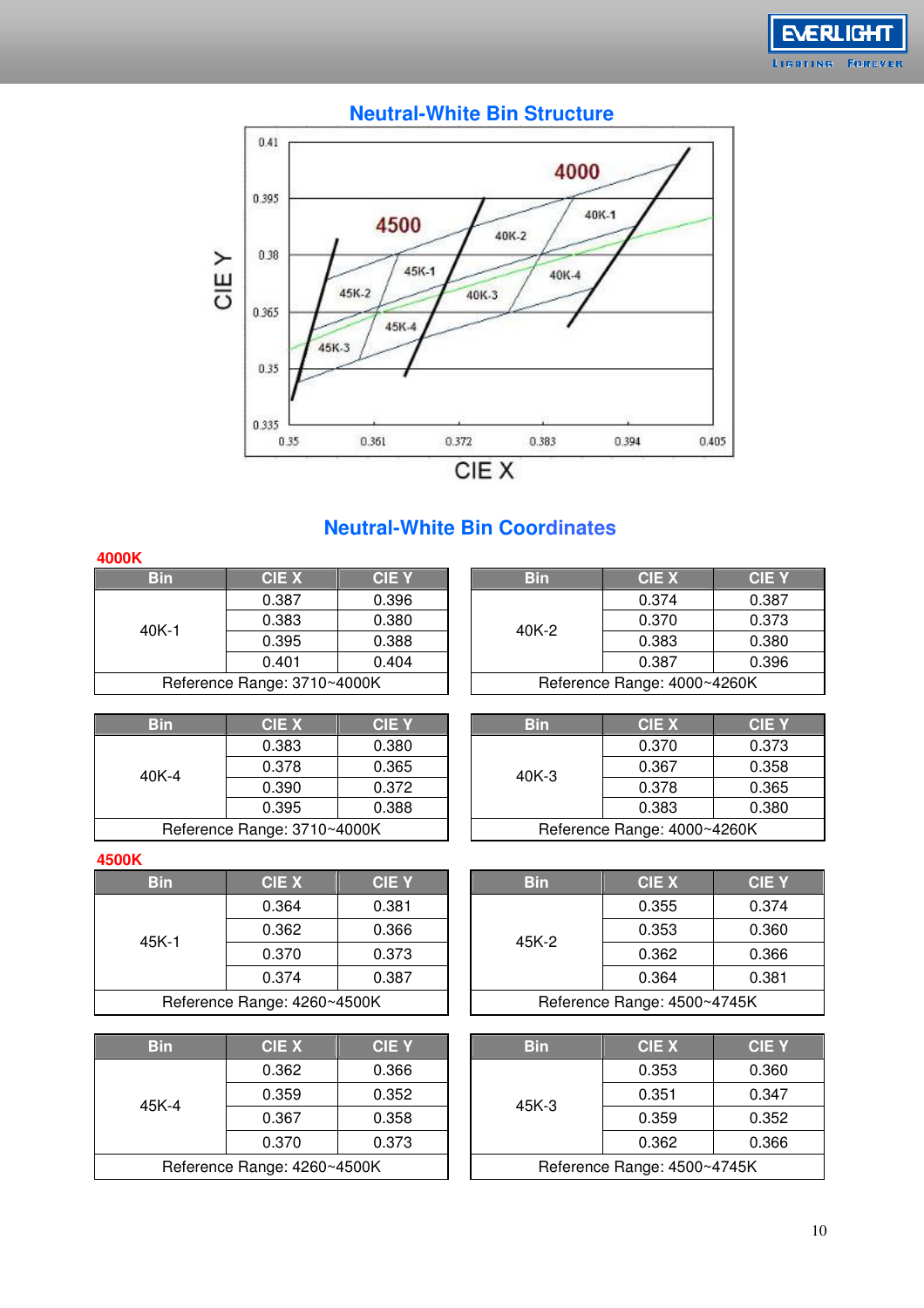



### **Warm-White Bin Coordinates**

| <b>2700K</b> |                             |              |       |            |                             |            |
|--------------|-----------------------------|--------------|-------|------------|-----------------------------|------------|
| <b>Bin</b>   | <b>CIEX</b>                 | <b>CIE Y</b> |       | <b>Bin</b> | <b>CIE X</b>                | C          |
|              | 0.429<br>0.469              |              | 0.456 | 0.         |                             |            |
| $27K-1$      | 0.459                       | 0.410        |       | 27K-2      | 0.447                       | 0.         |
|              | 0.470                       | 0.413        |       | 0.459      |                             | $\Omega$ . |
|              | 0.481                       | 0.432        |       |            | 0.469                       | $\Omega$ . |
|              | Reference Range: 2580~2700K |              |       |            | Reference Range: 2700~2870K |            |
|              |                             |              |       |            |                             |            |

| <b>Bin</b> | <b>CIE X</b>                | <b>CIE Y</b> | <b>Bin</b> | <b>CIE X</b>                | <b>CIE Y</b> |
|------------|-----------------------------|--------------|------------|-----------------------------|--------------|
|            | 0.469                       | 0.429        |            | 0.456                       | 0.426        |
| 7K-1       | 0.410<br>0.459              | 27K-2        | 0.447      | 0.408                       |              |
|            | 0.470                       | 0.413        |            | 0.459                       | 0.410        |
|            | 0.481                       | 0.432        |            | 0.469                       | 0.429        |
|            | Reference Range: 2580~2700K |              |            | Reference Range: 2700~2870K |              |

| <b>Bin</b> | <b>CIE X</b>                | <b>CIEY</b> | <b>Bin</b> | <b>CIE X</b>                | C        |
|------------|-----------------------------|-------------|------------|-----------------------------|----------|
|            | 0.459                       | 0.410       |            | 0.447                       | 0.       |
| 27K-4      | 0.448                       | 0.392       | $27K-3$    | 0.437                       | $\Omega$ |
|            | 0.459                       | 0.394       |            | 0.448                       | 0.       |
|            | 0.470                       | 0.413       |            | 0.459                       | 0.       |
|            | Reference Range: 2580~2700K |             |            | Reference Range: 2700~2870K |          |

| <b>Bin</b>             | CIE X                       | <b>CIE Y</b> | <b>Bin</b> | <b>CIE X</b>                | <b>CIE Y</b> |
|------------------------|-----------------------------|--------------|------------|-----------------------------|--------------|
| 0.459<br>0.448<br>7K-4 |                             | 0.410        |            | 0.447                       | 0.408        |
|                        | 0.392                       | $27K-3$      | 0.437      | 0.389                       |              |
|                        | 0.459                       | 0.394        |            | 0.448                       | 0.392        |
|                        | 0.470                       | 0.413        |            | 0.459                       | 0.410        |
|                        | Reference Range: 2580~2700K |              |            | Reference Range: 2700~2870K |              |

#### **3000K**

| <b>Bin</b>                  | <b>CIEX</b>    | <b>CIE Y</b> |   | <b>Bin</b> | <b>CIE X</b>                | C |
|-----------------------------|----------------|--------------|---|------------|-----------------------------|---|
|                             | 0.421<br>0.443 | 0.430        | 0 |            |                             |   |
| $30K-1$                     | 0.435          | 0.403        |   | $30K-2$    | 0.422                       | 0 |
|                             | 0.447          | 0.408        |   |            | 0.435                       | 0 |
|                             | 0.456          | 0.426        |   |            | 0.443                       | 0 |
| Reference Range: 2870~3000K |                |              |   |            | Reference Range: 3000~3220K |   |

| <b>Bin</b>                  | <b>CIE X</b> | <b>CIE Y</b> |  | <b>Bin</b> | <b>CIE X</b>                | <b>CIEY</b> |
|-----------------------------|--------------|--------------|--|------------|-----------------------------|-------------|
|                             | 0.435        | 0.403        |  | $30K-3$    | 0.422                       | 0.399       |
| $30K-4$                     | 0.426        | 0.385        |  |            | 0.415                       | 0.381       |
|                             | 0.437        | 0.389        |  |            | 0.426                       | 0.385       |
|                             | 0.447        | 0.408        |  |            | 0.435                       | 0.403       |
| Reference Range: 2870~3000K |              |              |  |            | Reference Range: 3000~3220K |             |

| <b>Bin</b>                  | CIE X | <b>CIE Y</b> | <b>Bin</b> | <b>CIE X</b>                | <b>CIEY</b> |
|-----------------------------|-------|--------------|------------|-----------------------------|-------------|
|                             | 0.443 | 0.421        |            | 0.430                       | 0.417       |
| 0K-1                        | 0.435 | 0.403        | $30K-2$    | 0.422                       | 0.399       |
| 0.447<br>0.456              | 0.408 |              | 0.435      | 0.403                       |             |
|                             |       | 0.426        |            | 0.443                       | 0.421       |
| Reference Range: 2870~3000K |       |              |            | Reference Range: 3000~3220K |             |

| <b>CIE X</b>    | <b>CIEY</b> |  | <b>Bin</b>                  | <b>CIE X</b> | <b>CIE Y</b> |
|-----------------|-------------|--|-----------------------------|--------------|--------------|
| 0.435           | 0.403       |  |                             | 0.422        | 0.399        |
| 0.426           | 0.385       |  | $30K-3$                     | 0.415        | 0.381        |
| 0.437           | 0.389       |  |                             | 0.426        | 0.385        |
| 0.447           | 0.408       |  |                             | 0.435        | 0.403        |
| nge: 2870~3000K |             |  | Reference Range: 3000~3220K |              |              |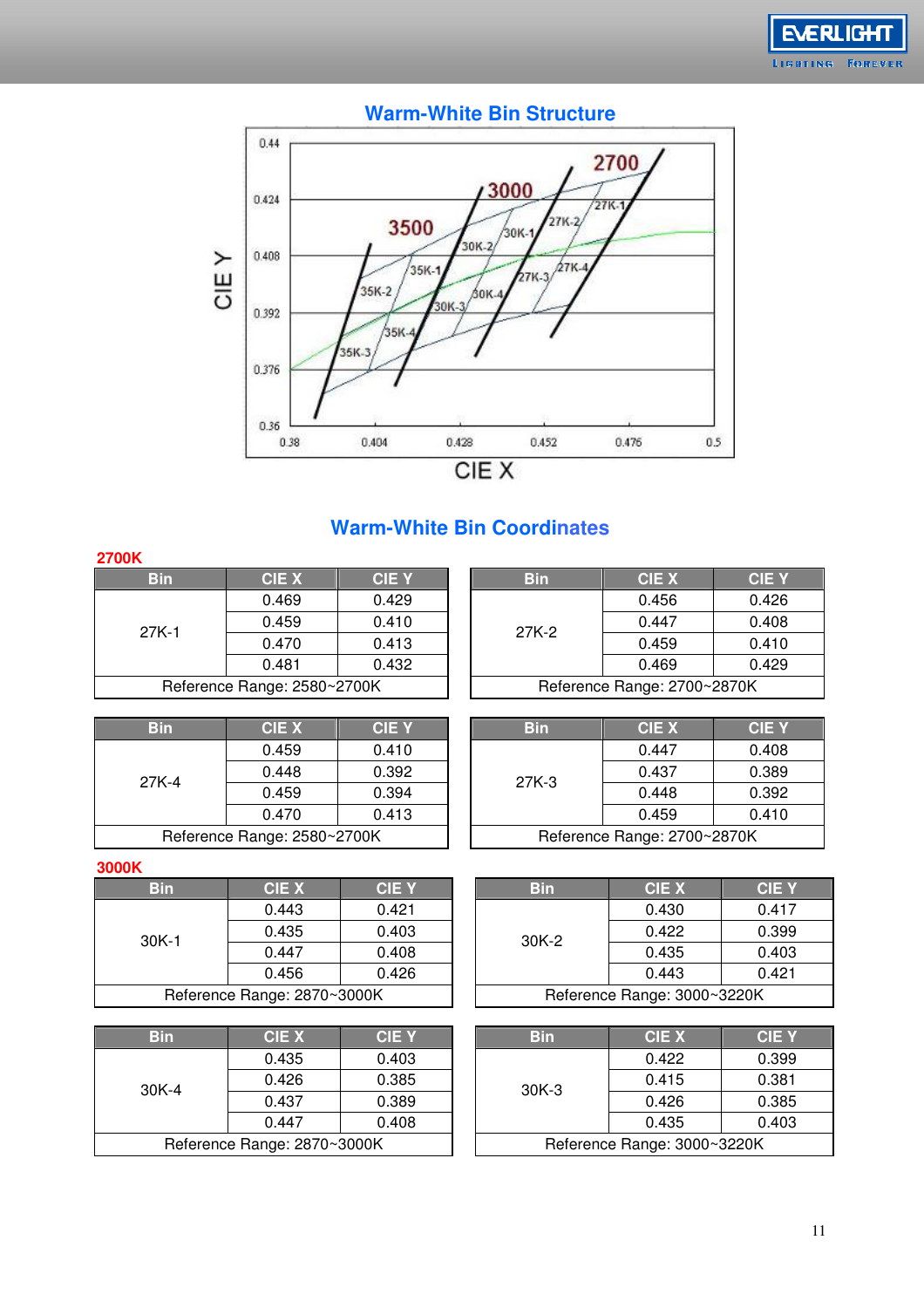

#### **3500K**

| Bin                         | <b>CIE X</b> | <b>CIEY</b> |  |  |
|-----------------------------|--------------|-------------|--|--|
| $35K-1$                     | 0.415        | 0.409       |  |  |
|                             | 0.408        | 0.392       |  |  |
|                             | 0.422        | 0.399       |  |  |
|                             | 0.430        | 0.417       |  |  |
| Reference Range: 3220~3500K |              |             |  |  |
|                             |              |             |  |  |

| <b>Bin</b>                  | <b>CIE X</b> | <b>CIE Y</b> |  | <b>Bin</b> | <b>CIE X</b>                | C |
|-----------------------------|--------------|--------------|--|------------|-----------------------------|---|
|                             | 0.408        | 0.392        |  |            | 0.394                       | 0 |
| $35K-4$                     | 0.402        | 0.375        |  | $35K-3$    | 0.389                       | 0 |
|                             | 0.415        | 0.381        |  |            | 0.402                       | 0 |
|                             | 0.422        | 0.399        |  |            | 0.408                       | 0 |
| Reference Range: 3220~3500K |              |              |  |            | Reference Range: 3500~3710K |   |

| <b>Bin</b>                  | CIE X | <b>CIE Y</b> |         | <b>Bin</b> | <b>CIE X</b>                | <b>CIE Y</b> |
|-----------------------------|-------|--------------|---------|------------|-----------------------------|--------------|
|                             | 0.415 | 0.409        |         |            | 0.400                       | 0.402        |
| 35K-1                       | 0.408 | 0.392        | $35K-2$ | 0.394      | 0.385                       |              |
| 0.422<br>0.430              | 0.399 |              |         | 0.408      | 0.392                       |              |
|                             |       | 0.417        |         |            | 0.415                       | 0.409        |
| Reference Range: 3220~3500K |       |              |         |            | Reference Range: 3500~3710K |              |

| <b>Bin</b>                  | CIE X | <b>CIEY</b> | <b>Bin</b> | CIE X                       | <b>CIE Y</b> |
|-----------------------------|-------|-------------|------------|-----------------------------|--------------|
|                             | 0.408 | 0.392       |            | 0.394                       | 0.385        |
| 35K-4                       | 0.402 | 0.375       | $35K-3$    | 0.389                       | 0.369        |
| 0.415                       | 0.381 |             | 0.402      | 0.375                       |              |
|                             | 0.422 | 0.399       |            | 0.408                       | 0.392        |
| Reference Range: 3220~3500K |       |             |            | Reference Range: 3500~3710K |              |

#### **Forward Voltage Bins**

| <b>Group Name</b> | <b>Bins</b>    |
|-------------------|----------------|
| ີ                 | $R2+R3$        |
|                   | $R2 + R3 + R4$ |

| <b>Bin</b>     | <b>Minimum Forward</b><br>Voltage (V) | <b>Maximum Forward</b><br>Voltage (V) |
|----------------|---------------------------------------|---------------------------------------|
| B.             | 8 <sub>0</sub>                        | 9.0                                   |
| R <sub>2</sub> | 9.0                                   | 10.0                                  |
| R <sub>3</sub> | 10.0                                  | 11.0                                  |
| R <sub>4</sub> | 11.0                                  | 12.0                                  |

#### **Notes:**

1. Forward voltage measurement tolerance: ±0.1V.

2. Forward voltage bins are defined at  $I_F=1050$ mA operation.

3. Currently available Forward Voltage bins for White LEDs are highlighted and bolded.

4. Other Forward Voltage bins for White LEDs available upon request. Please contact your local Everlight sales office.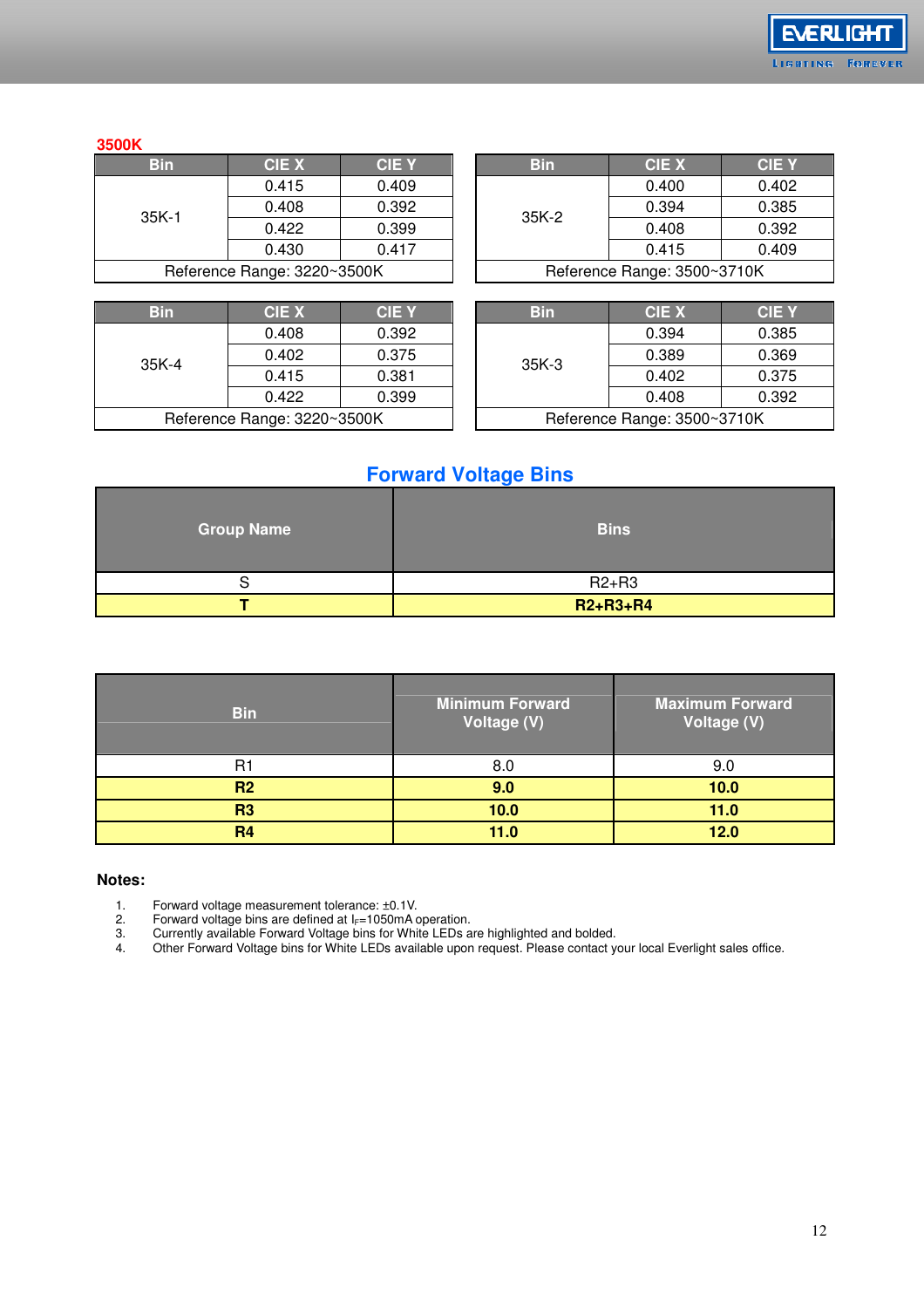

# **Optical Characteristics**

| <b>Color</b>         | <b>Part Number</b> | <b>Color temperature CCT</b> |       |       | <b>Typical</b><br><b>Viewing Angle</b><br>(degrees)<br>$2\theta_{1/2}$ |
|----------------------|--------------------|------------------------------|-------|-------|------------------------------------------------------------------------|
|                      |                    | Min.                         | Typ.  | Max.  |                                                                        |
| <b>Cool-White</b>    | ELTS-XX2C6         | 4745K                        | 5700K | 7050K | 135                                                                    |
| <b>Neutral-White</b> | $ELTS - XX2N6$     | 3710K                        | 4260K | 4745K | 135                                                                    |
| <b>Warm-White</b>    | ELTS - XX2M6       | 2580K                        | 3000K | 3710K | 135                                                                    |

#### **Notes:**

1. The test tolerance of Everlight is ±5% for CCT.<br>2. Viewing angle is the width of half the light output

2. Viewing angle is the width of half the light output intensity in all directions of 180°.<br>3. All Cool-White, Neutral-White, Warm-White LEDs are made with Indium Gallium N

All Cool-White, Neutral-White, Warm-White LEDs are made with Indium Gallium Nitride (InGaN).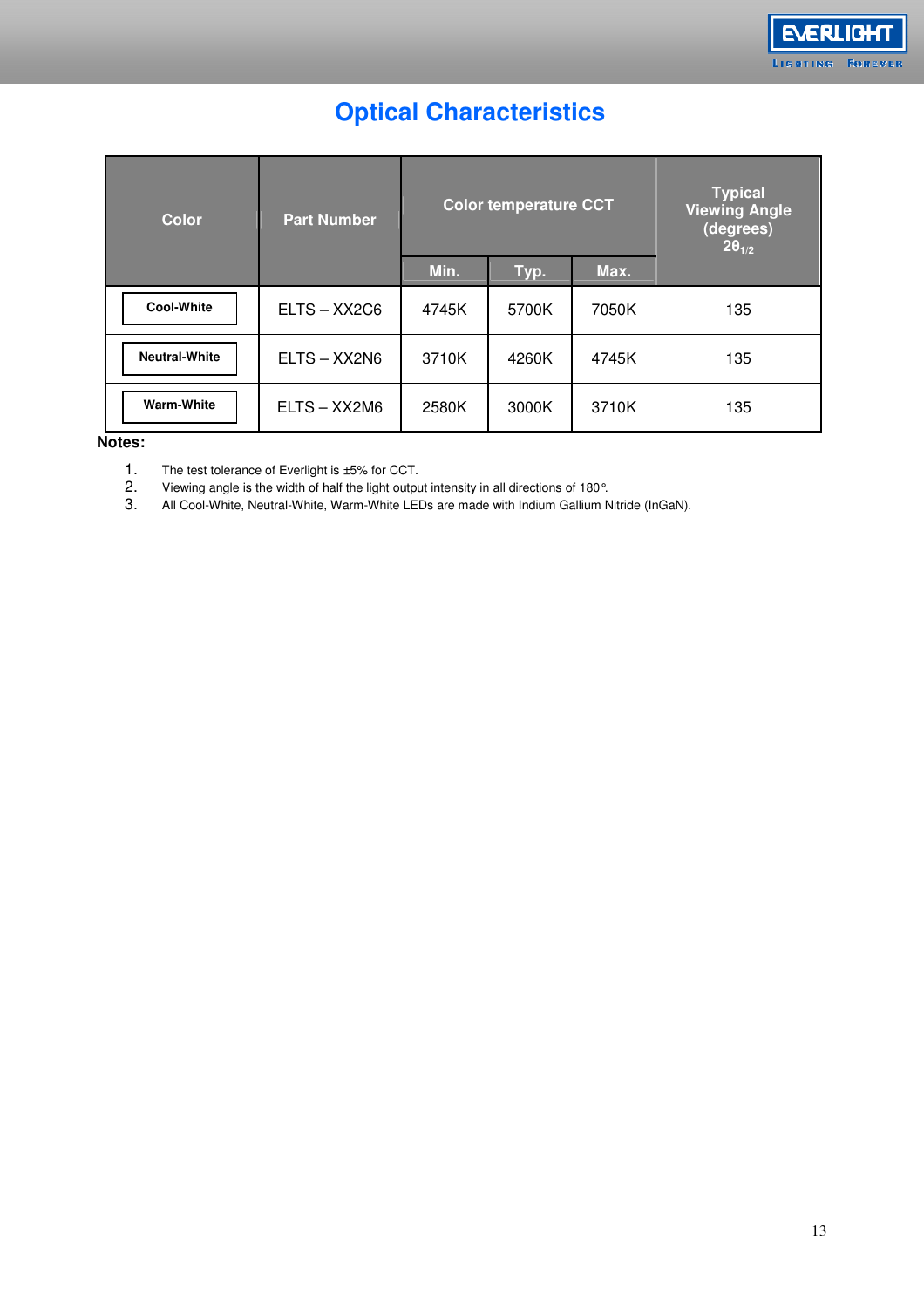

# **Mechanical Dimension**



## **Notes:**

- 
- 2. Tolerances unless mentioned are ± 0.1mm.
- 1. Dimensions are in millimeters.<br>2. Tolerances unless mentioned a<br>3. The thermal pad is electrically 3. The thermal pad is electrically isolated from the Anode and Cathode contact pads.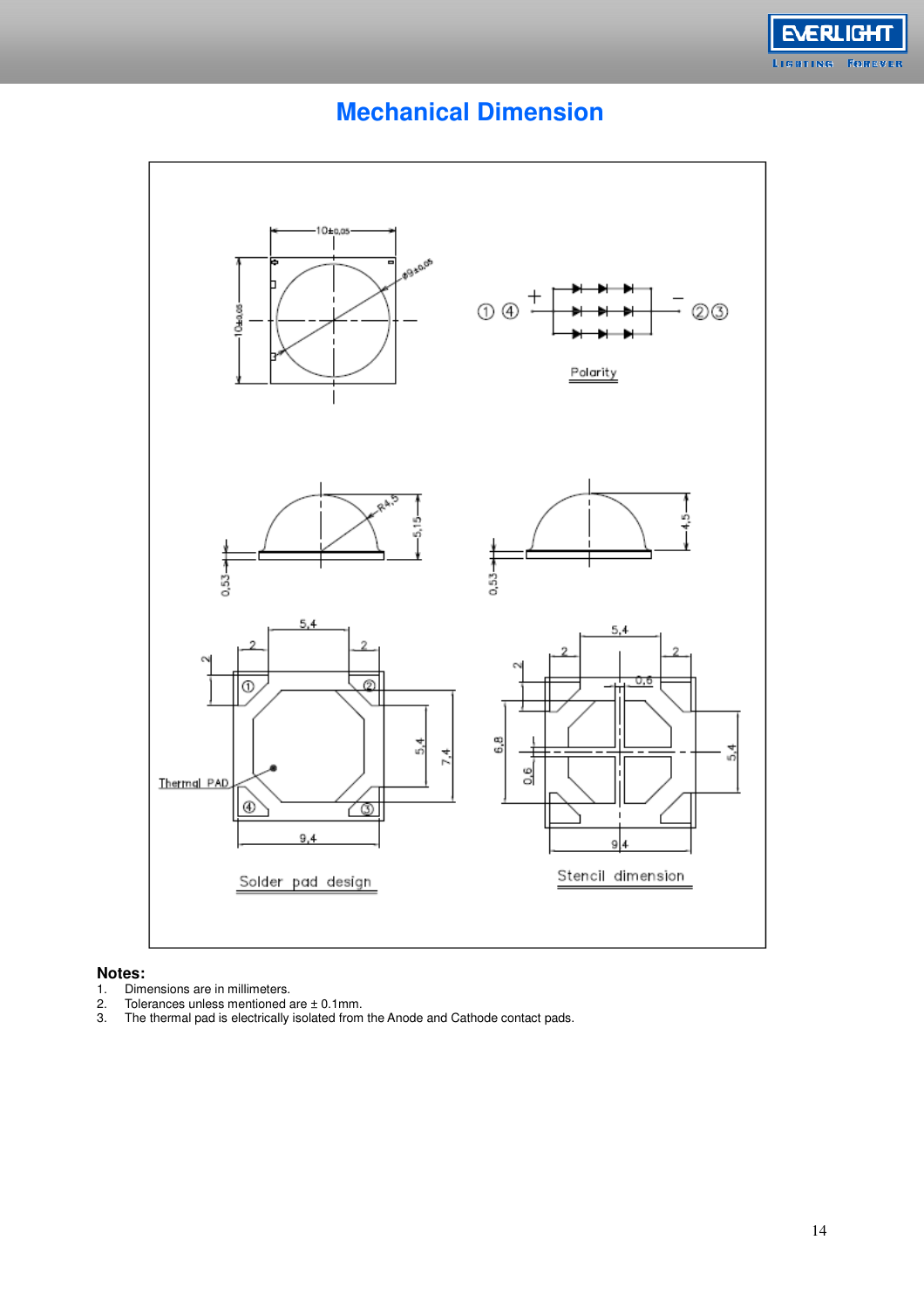

# **Pad Configuration**



| <b>PAD</b>  | <b>FUNCTION</b> |
|-------------|-----------------|
| 1 and 4     | <b>ANODE</b>    |
| $2$ and $3$ | <b>CATHODE</b>  |
|             | THERMAL PAD     |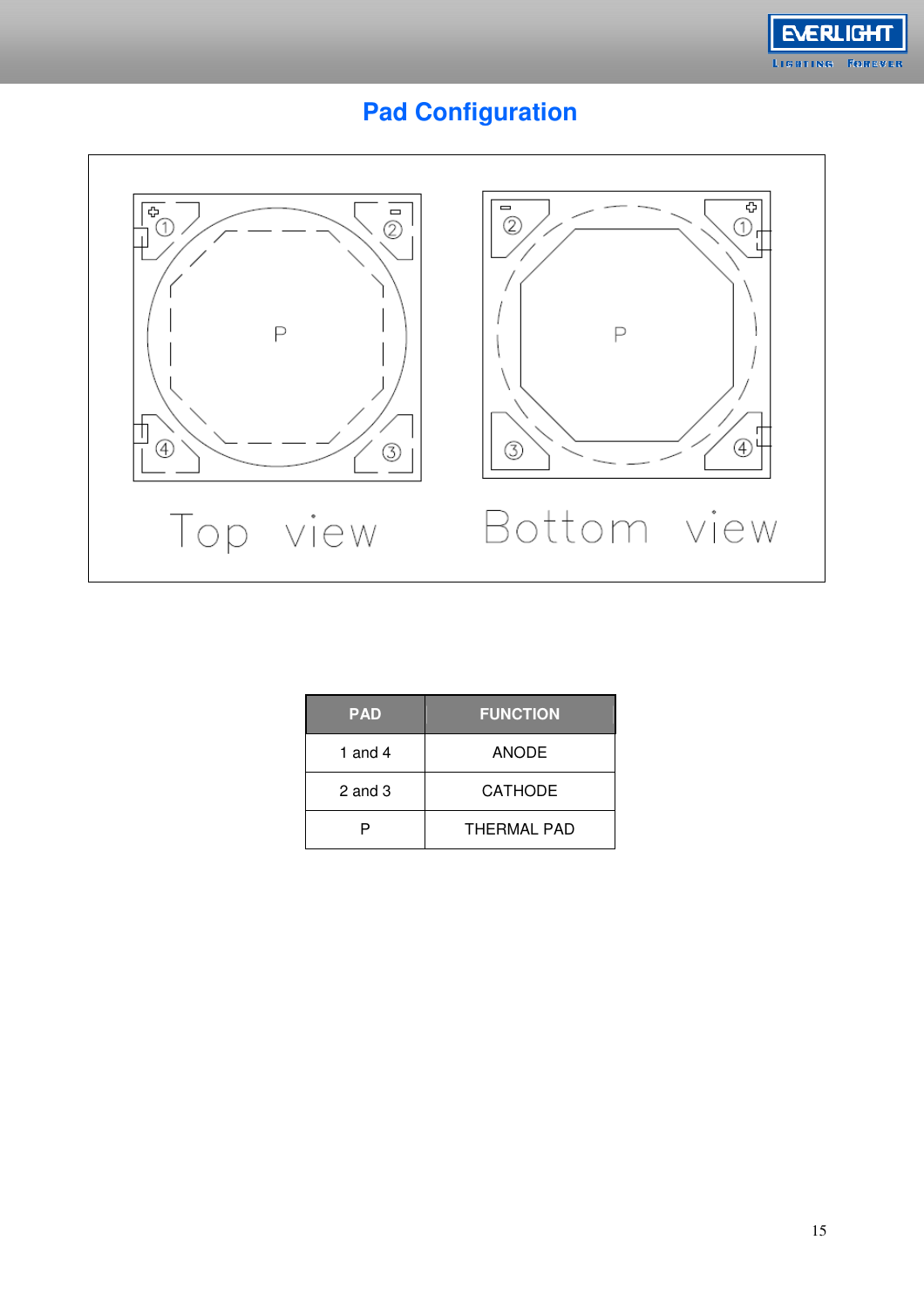

## **Reflow Soldering Characteristics**

#### **For Reflow Process**

- a. ELTS series are suitable for SMT processes.
- b. Curing of glue in oven must be according to standard operation flow processes.



| Profile Feature                    | <b>Lead Free Assembly</b> |
|------------------------------------|---------------------------|
| Ramp-Up Rate                       | $2-3$ °C/S                |
| Preheat Temperature                | 150-200 °C                |
| Preheat Time $(tS)$                | 60-120 S                  |
| Liquid Temperature $(T_L)$         | $217^{\circ}$ C           |
| Time maintained above $T_L$        | 60-90 S                   |
| Peak Temperature (T <sub>P</sub> ) | 240 <sup>+5</sup> °C      |
| Peak Time $(t_P)$                  | Max 20 S                  |
| Ramp-Down Rate                     | $3-5$ °C/S                |

c. Reflow soldering should not be done more than twice.

d. In soldering process, stress on the LEDs during heating should be avoided.

e. After soldering, do not bend the circuit board.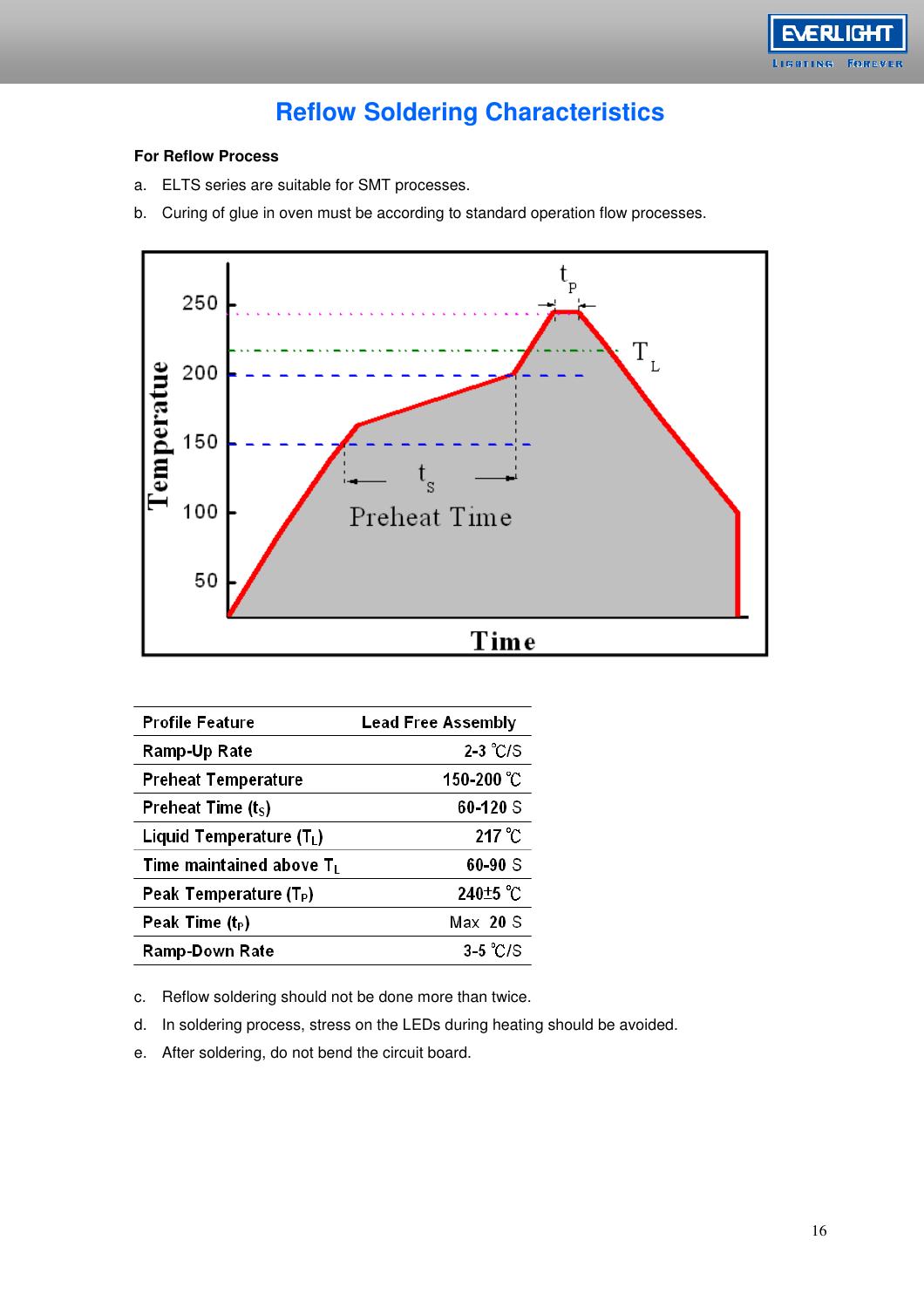

# **Wavelength Characteristics**



#### **For Cool-White, @ Thermal Pad Temperature = 25**℃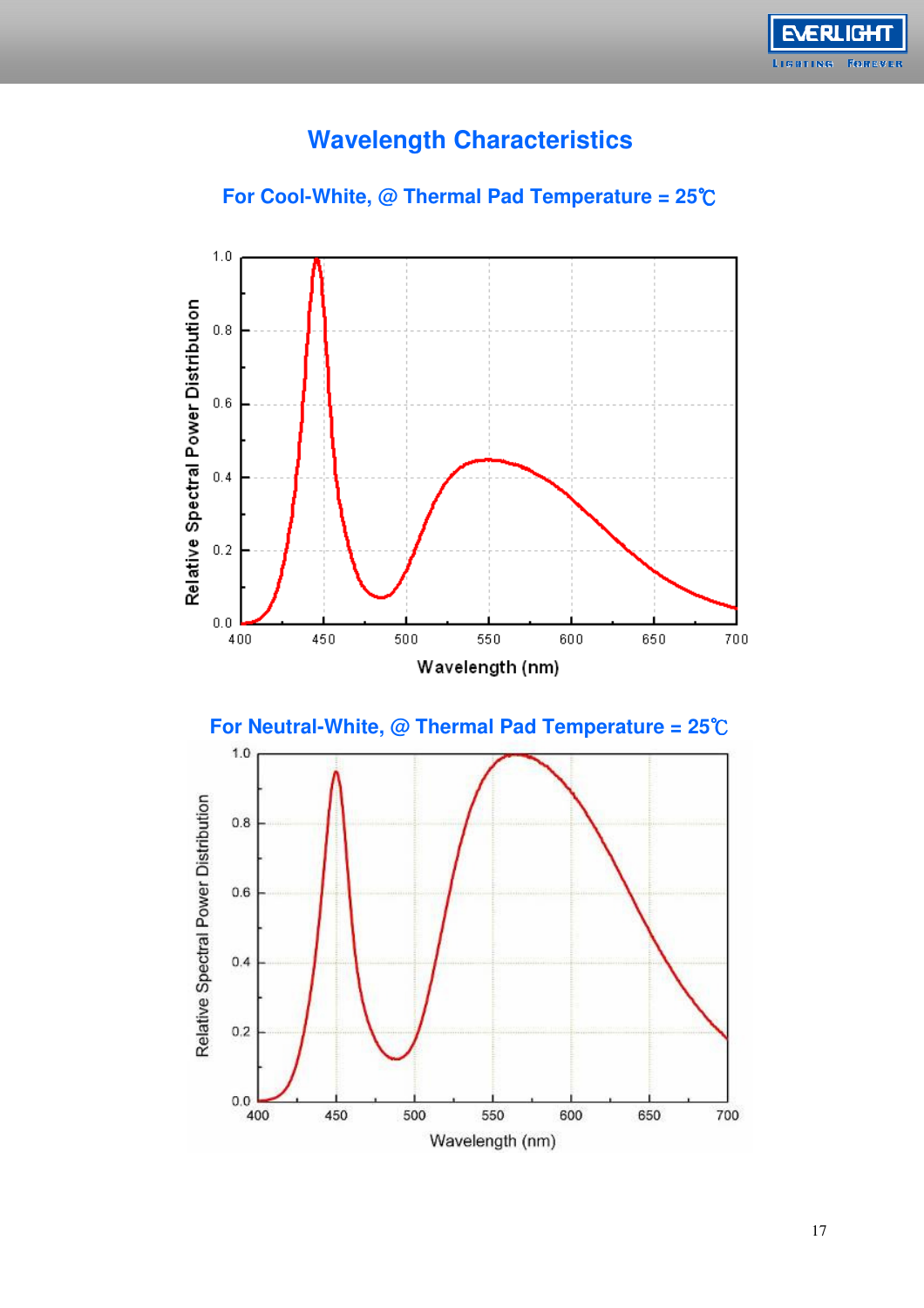



### **For Warm-White, @ Thermal Pad Temperature = 25**℃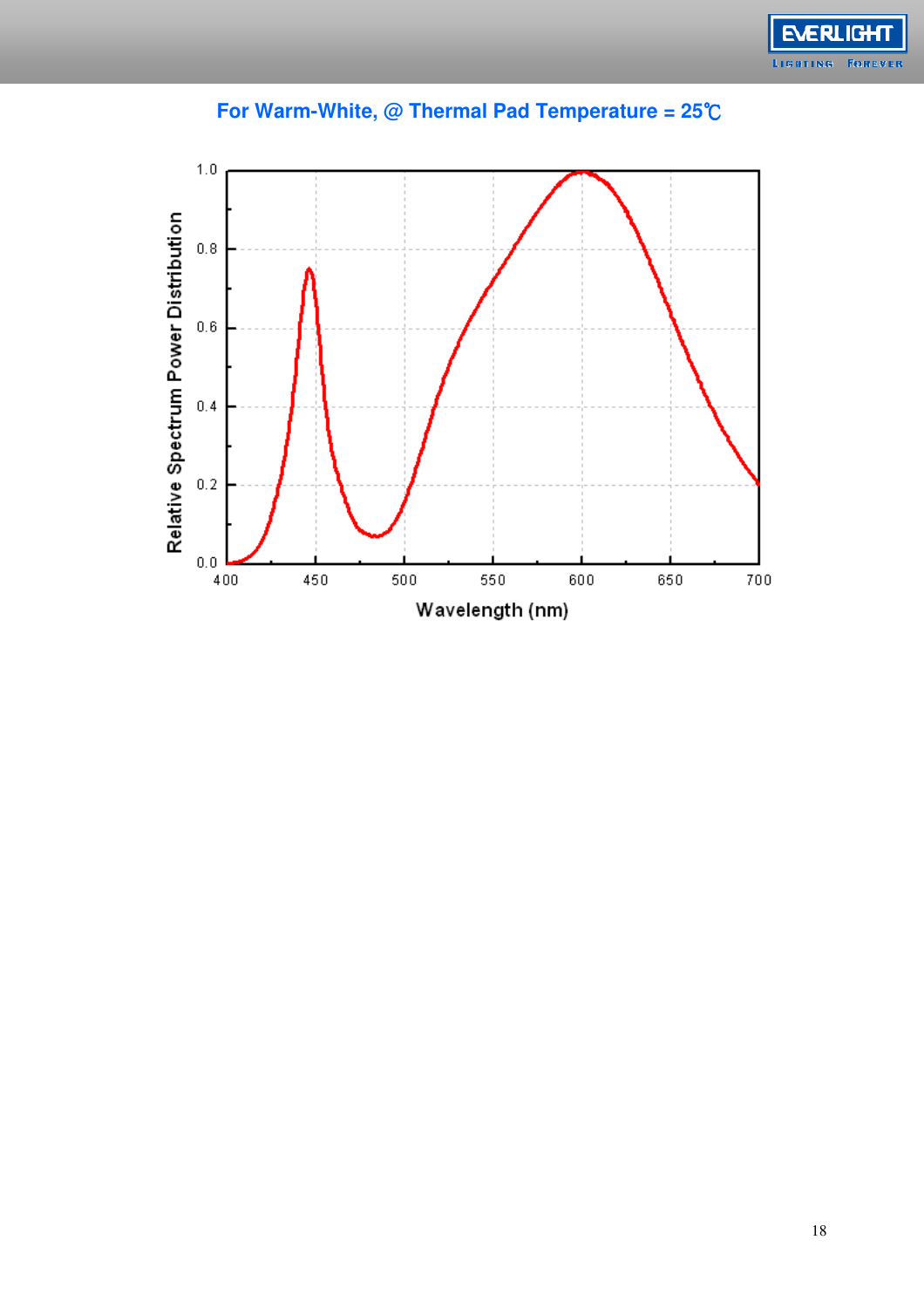

### **Typical Light Output Characteristic vs. Thermal Pad Temperature**

**Cool-White, Neutral-White, Warm-White, for 1050mA Drive Current** 

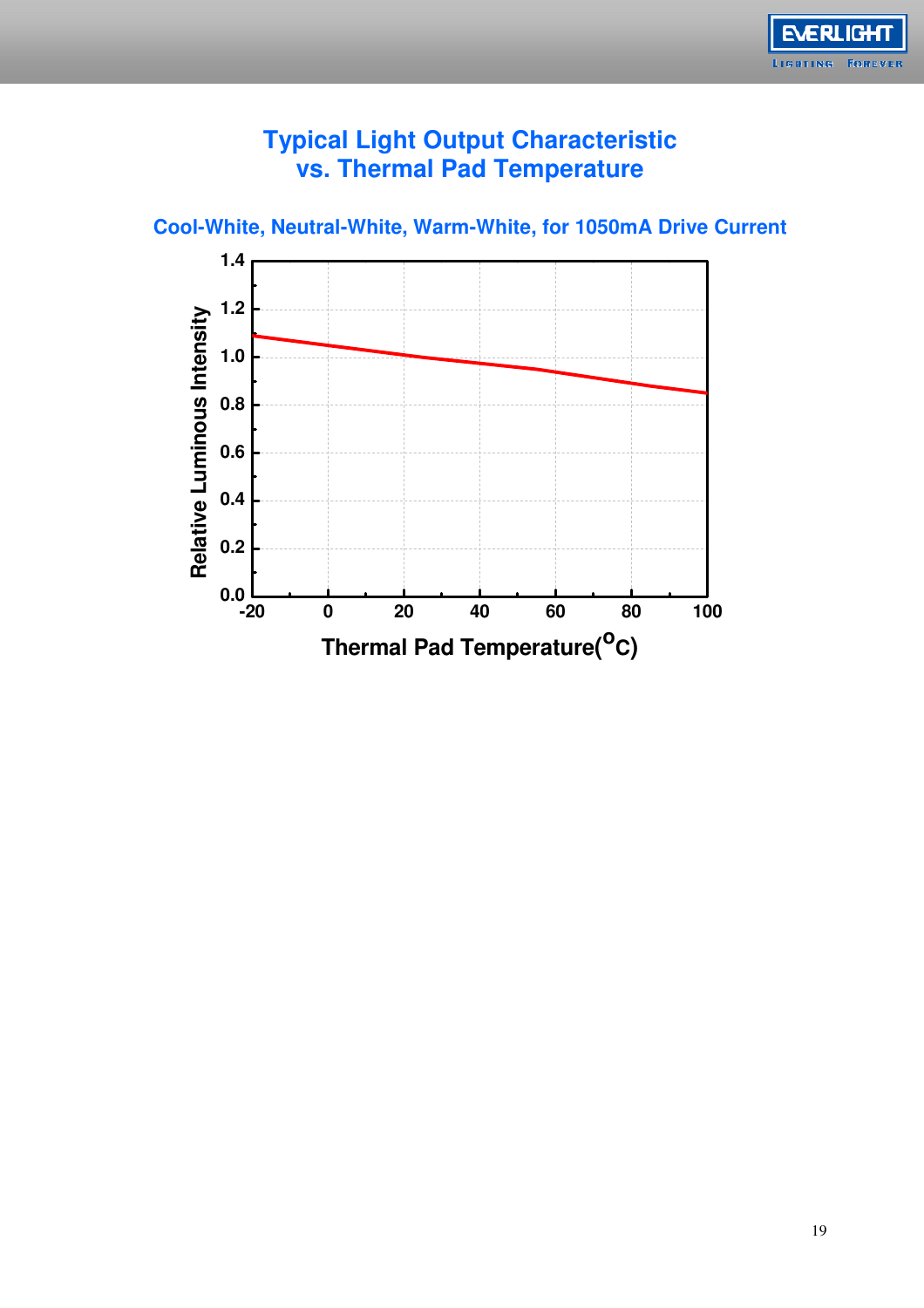

### **Typical Electrical Characteristics**



# **Typical Relative Luminous Flux vs. Forward Curent**

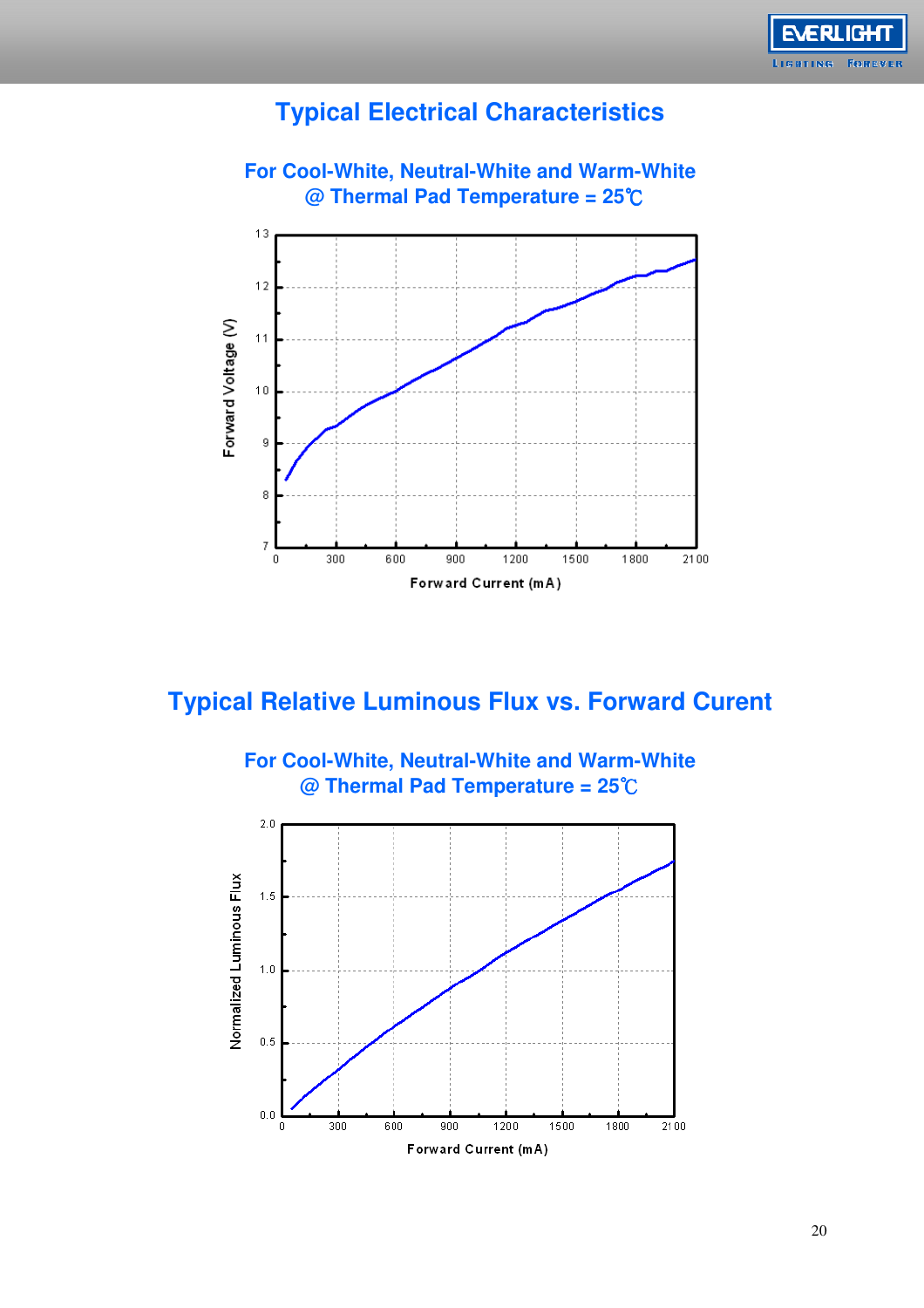

### **Typical Wavelength & CCT Shift Characteristics vs. Forward Current**

**For Cool-White @ Thermal Pad Temperature = 25**℃



### **For Warm-White @ Thermal Pad Temperature = 25**℃

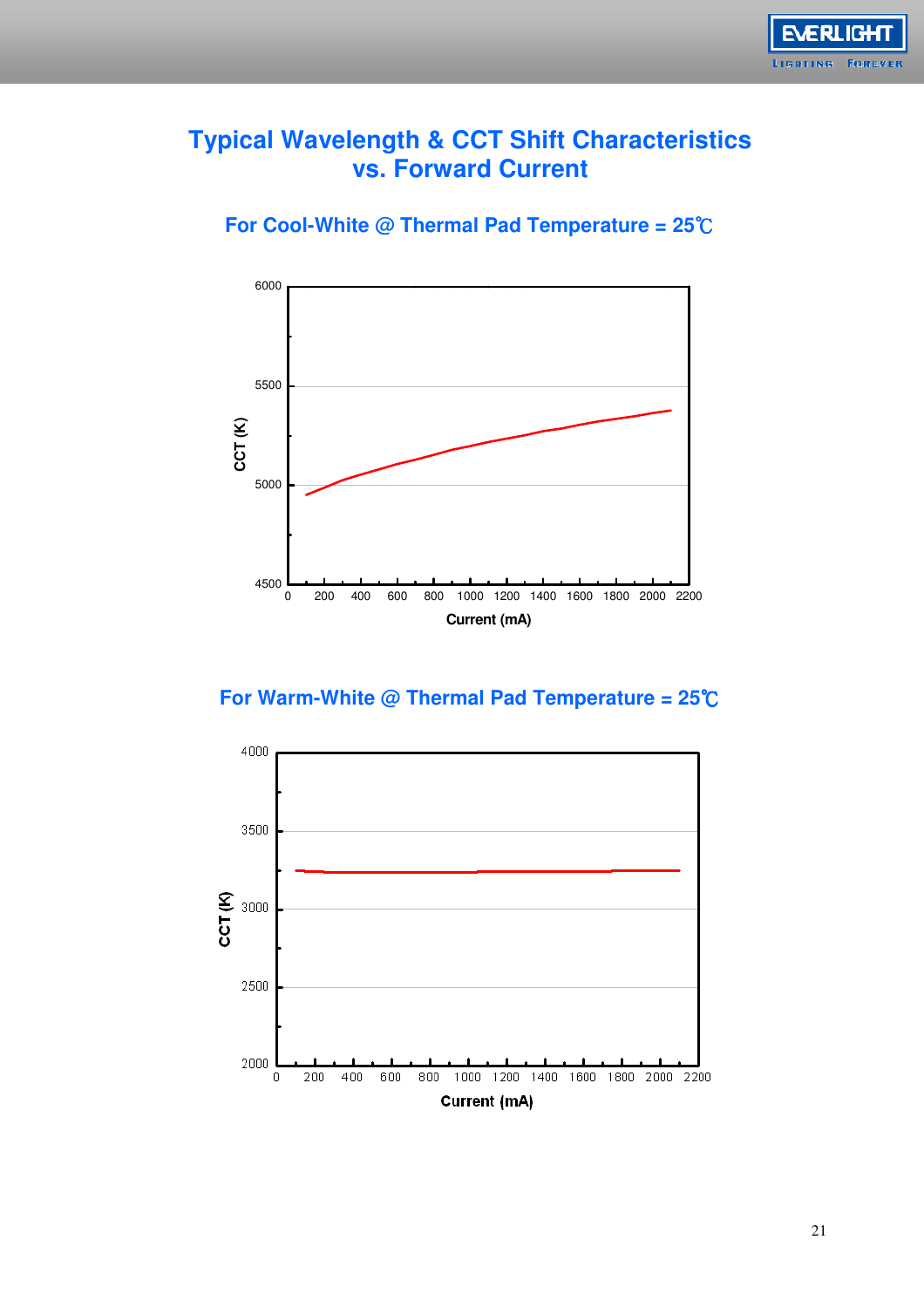

## **Current Derating Curves**

**Current Derating Curve for 1050mA Drive Current Cool-White, Neutral-White and Warm-White**

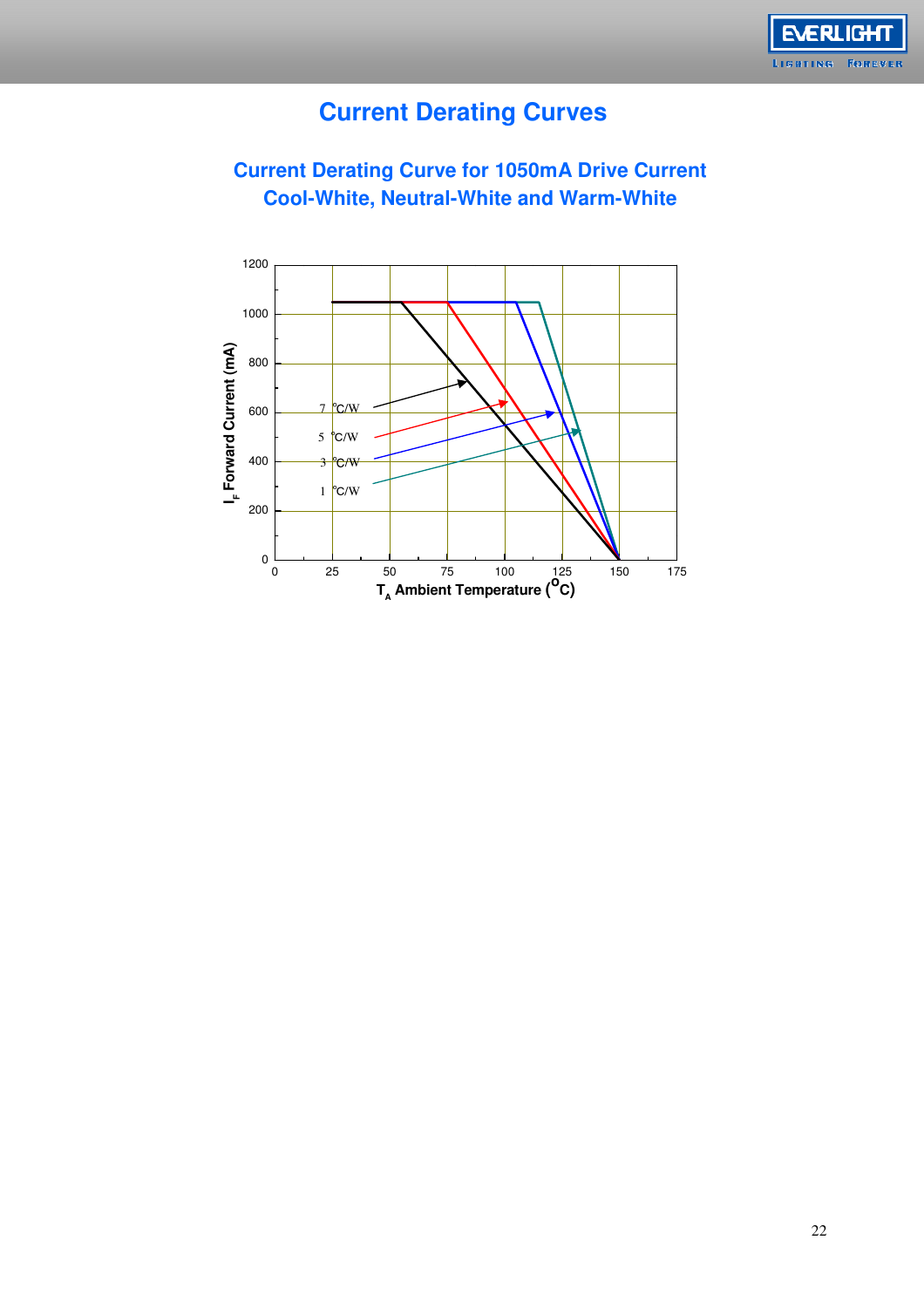

# **Typical Radiation Patterns**



#### **Notes:**

- 1.  $2\theta_{1/2}$  is the off axis angle from lamp centerline where the luminous intensity is 1/2 of the peak value.
- 2. Viewing angle tolerance is ± 5∘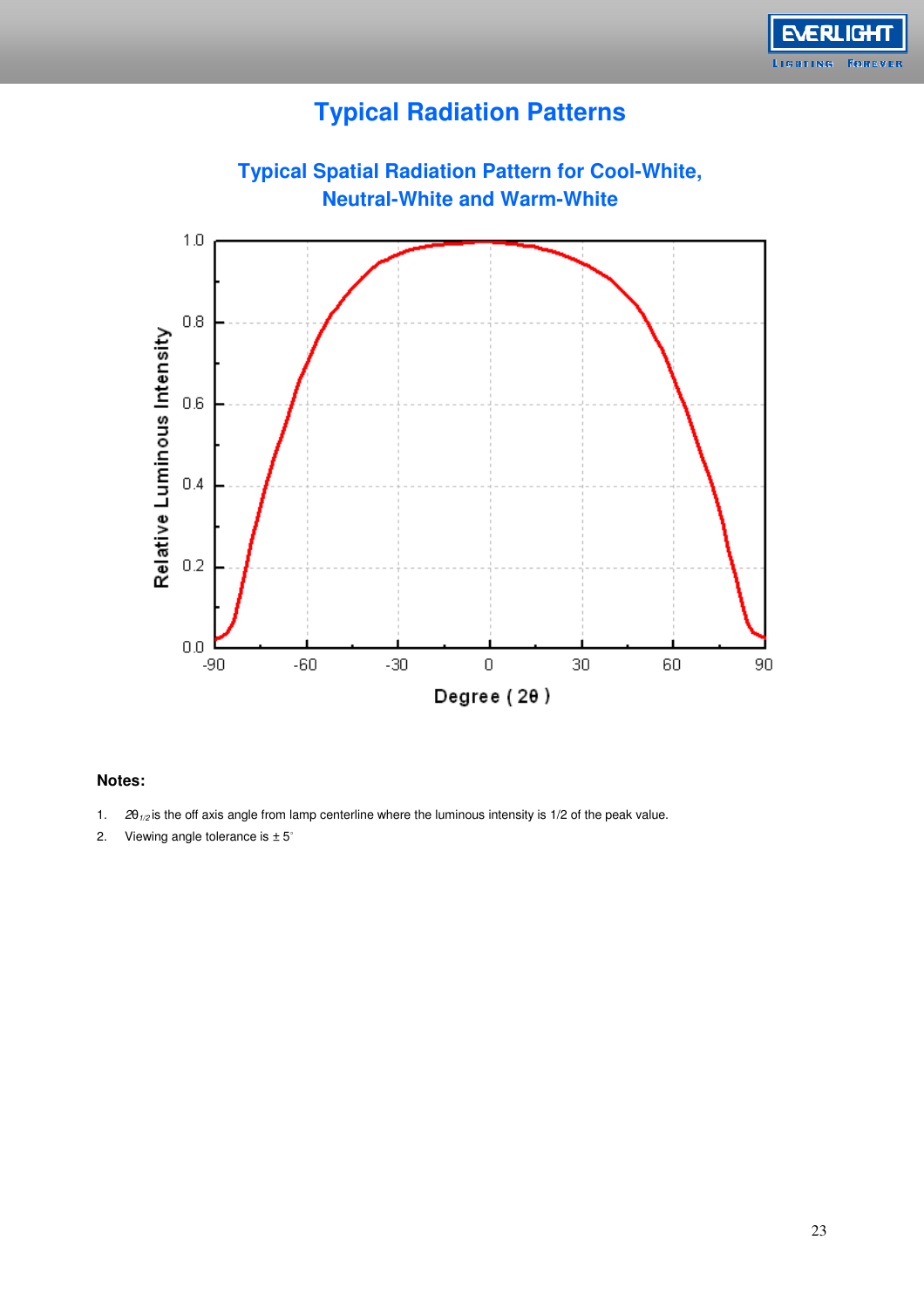



#### **Typical Polar Radiation Pattern for Cool-White, Neutral-White and Warm-White**

### **Typical Difference of CIE X of Cool-White versus Angle**

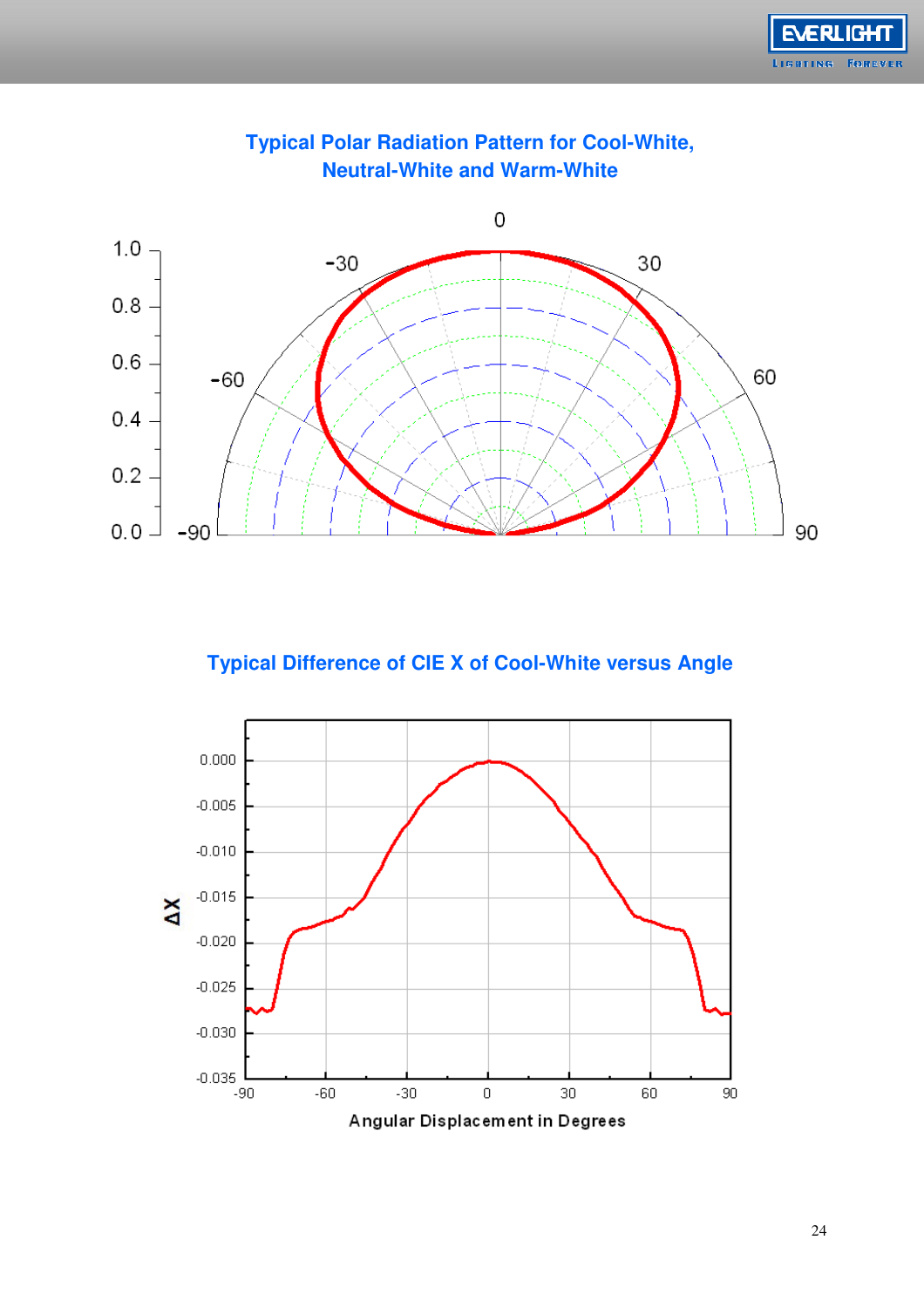



### **Typical Difference of CIE Y of Cool-White versus Angle**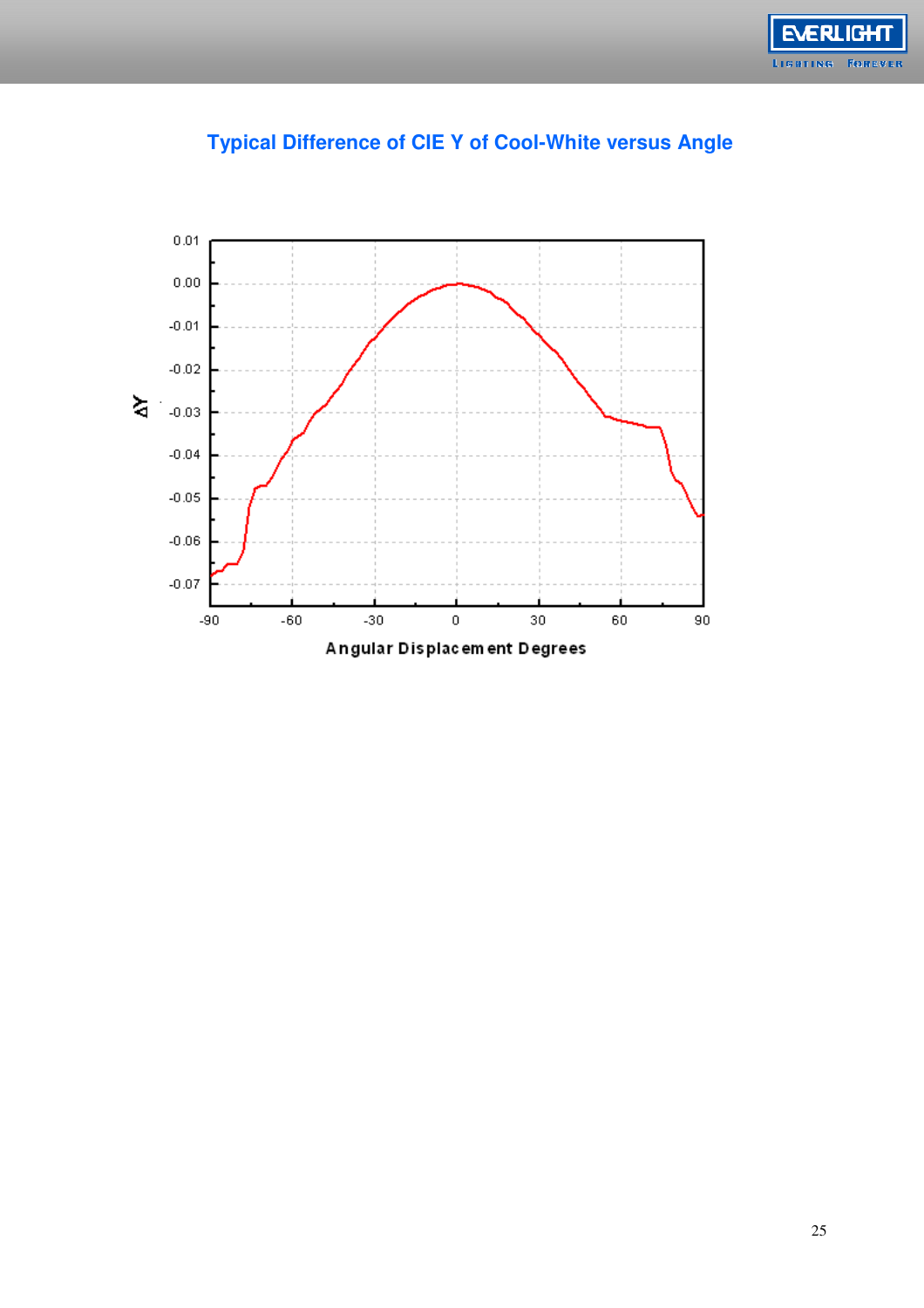

# **Emitter Tape Packaging**

### **Carrier Reel Information: Loaded quantity 100 PCS per reel**



#### **Notes:**

- 1. Dimensions are in millimeters.
- 2. Tolerances for fixed dimensions are ±0.1 mm.

### **Moisture Resistant Packaging**

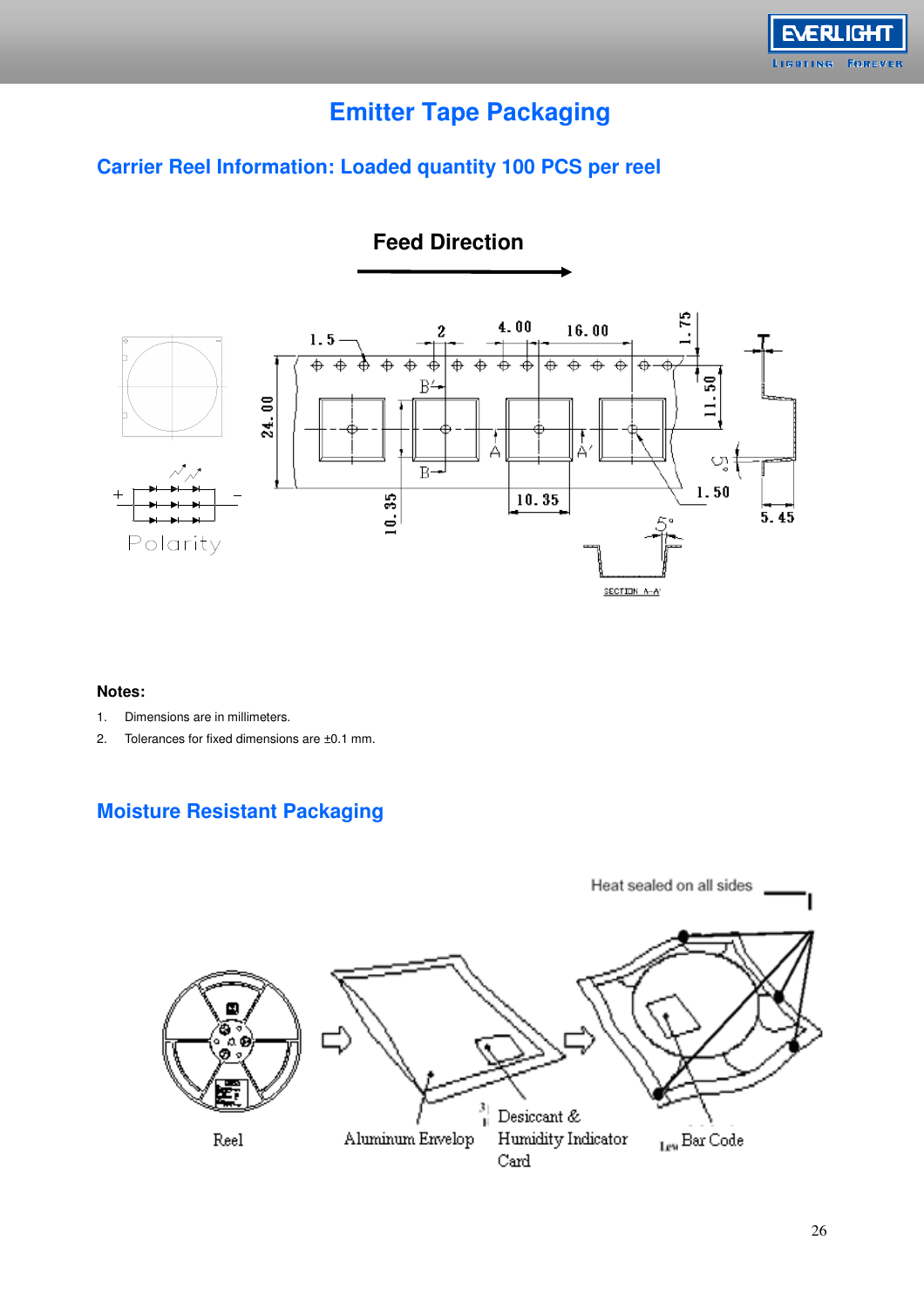

### **Emitter Reel Packaging**

#### **Reel Dimensions**





#### **Notes:**

- 1. Dimensions are in millimeters.
- 2. Tolerances unless mentioned are ±0.1mm.

# **Product Labeling**

#### **Label Explanation**

- CPN: Customer Specification (when required)
- P/N : Everlight Production Number
- QTY: Packing Quantity
- CAT: Luminous Flux (Brightness) Bin
- HUE: Color Bin
- REF: Forward Voltage Bin
- LOT No: Lot Number
- MADE IN TAIWAN: Production Place